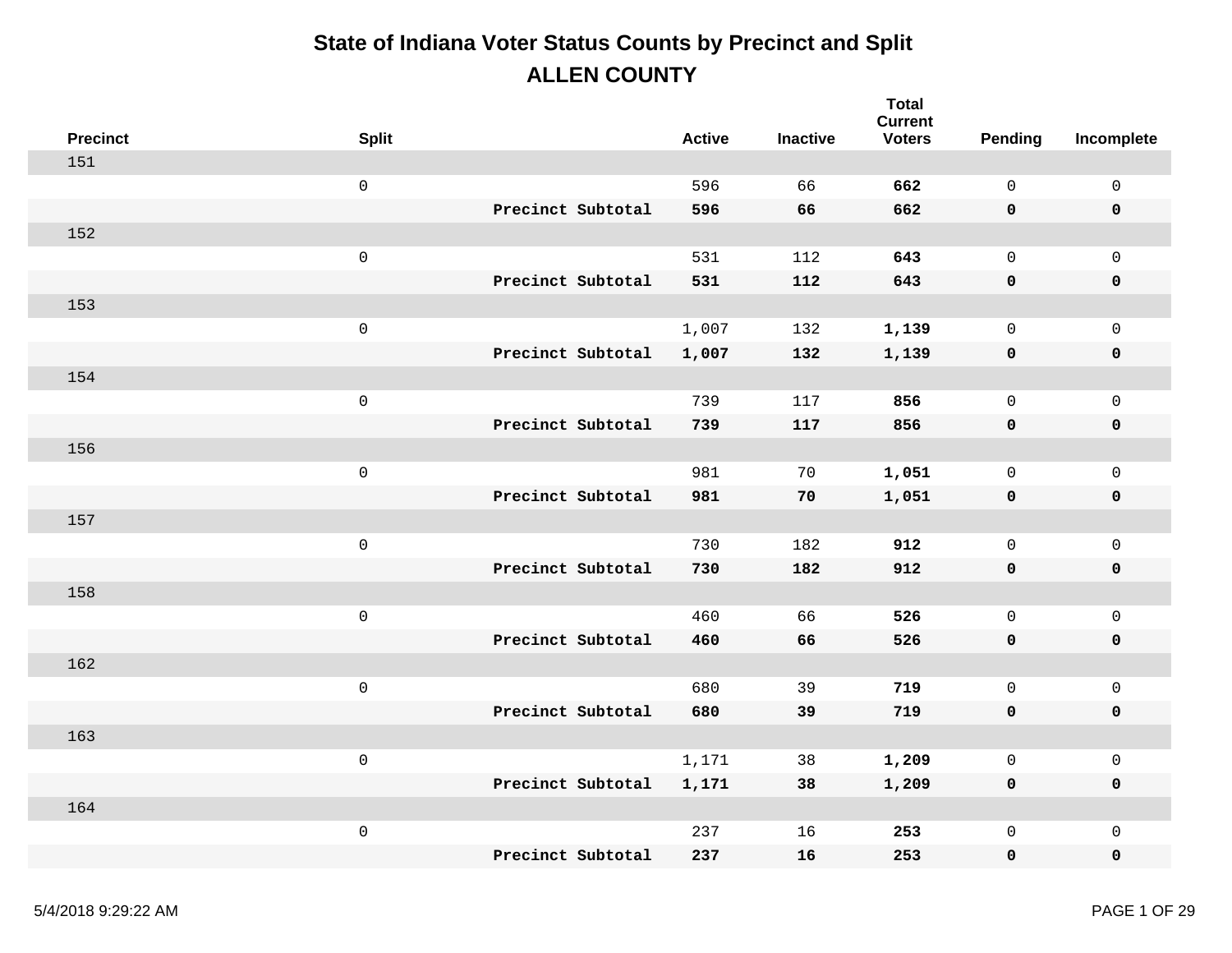| <b>Precinct</b> | <b>Split</b>        |                   | <b>Active</b> | <b>Inactive</b> | <b>Total</b><br><b>Current</b><br><b>Voters</b> | Pending      | Incomplete          |
|-----------------|---------------------|-------------------|---------------|-----------------|-------------------------------------------------|--------------|---------------------|
| 166             |                     |                   |               |                 |                                                 |              |                     |
|                 | $\mathbf 0$         |                   | 1,044         | 103             | 1,147                                           | $\mathbf 0$  | $\mathsf{O}$        |
|                 |                     | Precinct Subtotal | 1,044         | 103             | 1,147                                           | $\mathbf 0$  | $\pmb{0}$           |
| 168             |                     |                   |               |                 |                                                 |              |                     |
|                 | $\,0\,$             |                   | 931           | 58              | 989                                             | $\mathbf 0$  | $\mathsf{O}$        |
|                 |                     | Precinct Subtotal | 931           | 58              | 989                                             | 0            | 0                   |
| 169             |                     |                   |               |                 |                                                 |              |                     |
|                 | $\mathbf 0$         |                   | 926           | 124             | 1,050                                           | $\mathbf 0$  | $\mathsf{O}\xspace$ |
|                 |                     | Precinct Subtotal | 926           | 124             | 1,050                                           | $\mathbf 0$  | 0                   |
| 170             |                     |                   |               |                 |                                                 |              |                     |
|                 | $\mathsf{O}\xspace$ |                   | 1,600         | 120             | 1,720                                           | $\mathbf 0$  | $\mathsf{O}\xspace$ |
|                 |                     | Precinct Subtotal | 1,600         | 120             | 1,720                                           | 0            | 0                   |
| 172             |                     |                   |               |                 |                                                 |              |                     |
|                 | $\mathbf 0$         |                   | 1,015         | 95              | 1,110                                           | $\mathbf 0$  | $\mathsf{O}$        |
|                 |                     | Precinct Subtotal | 1,015         | 95              | 1,110                                           | $\mathbf 0$  | 0                   |
| 174             |                     |                   |               |                 |                                                 |              |                     |
|                 | $\mathsf{O}\xspace$ |                   | 496           | 30              | 526                                             | $\mathbf 0$  | $\mathsf{O}$        |
|                 |                     | Precinct Subtotal | 496           | 30              | 526                                             | 0            | 0                   |
| 175             |                     |                   |               |                 |                                                 |              |                     |
|                 | $\mathbf 0$         |                   | 669           | 55              | 724                                             | $\mathsf{O}$ | $\mathsf{O}$        |
|                 |                     | Precinct Subtotal | 669           | 55              | 724                                             | 0            | 0                   |
| 176             |                     |                   |               |                 |                                                 |              |                     |
|                 | $\mathbf 0$         |                   | 725           | 56              | 781                                             | $\mathsf{O}$ | $\mathsf{O}\xspace$ |
|                 |                     | Precinct Subtotal | 725           | 56              | 781                                             | $\mathbf 0$  | 0                   |
| 177             |                     |                   |               |                 |                                                 |              |                     |
|                 | $\mathbf 0$         |                   | 1,367         | 95              | 1,462                                           | 0            | $\mathsf 0$         |
|                 |                     | Precinct Subtotal | 1,367         | 95              | 1,462                                           | $\mathbf 0$  | 0                   |
| 178             |                     |                   |               |                 |                                                 |              |                     |
|                 | $\mathbf 0$         |                   | 1,027         | 60              | 1,087                                           | $\mathsf{O}$ | $\mathsf{O}$        |
|                 |                     | Precinct Subtotal | 1,027         | 60              | 1,087                                           | 0            | 0                   |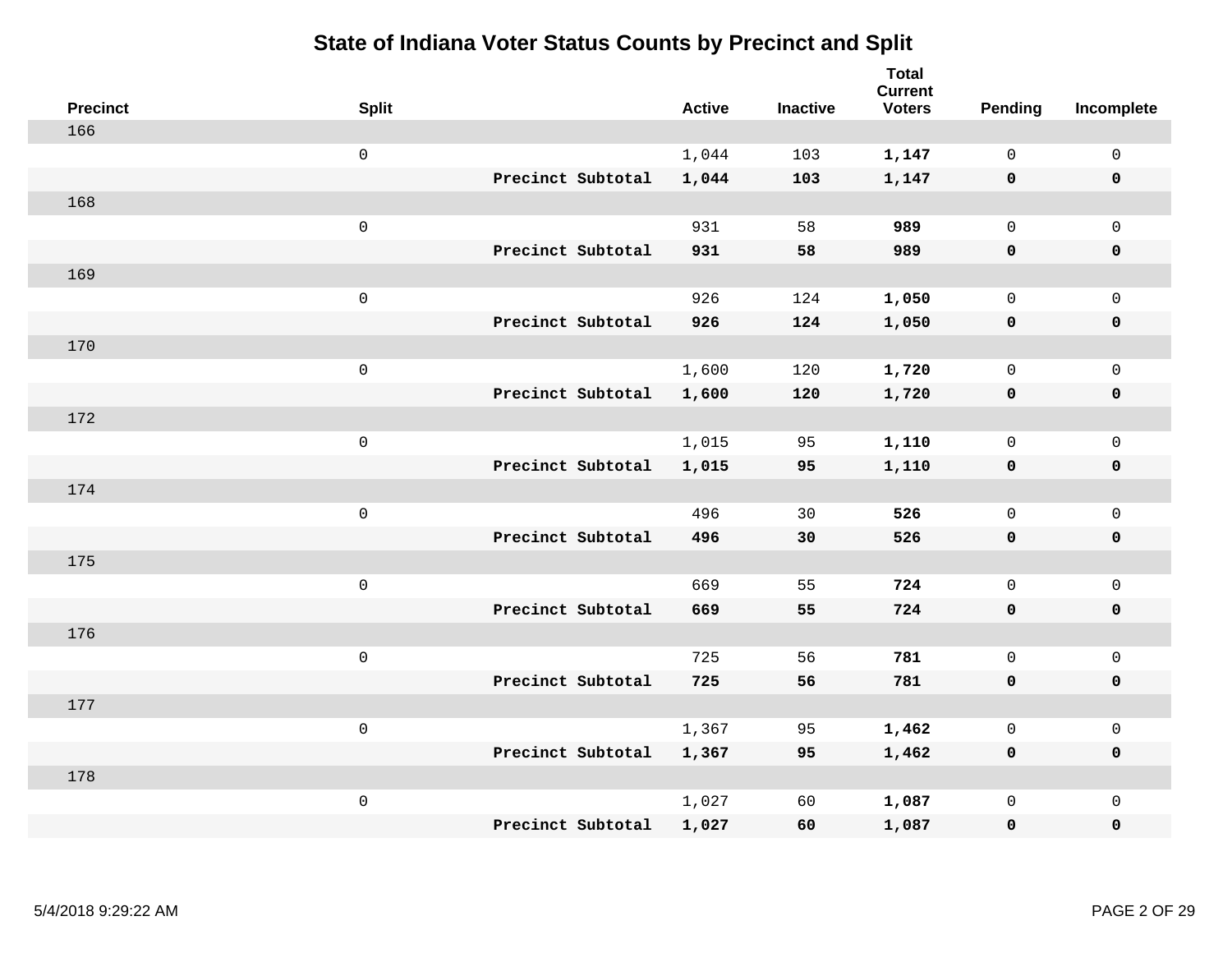| <b>Precinct</b> | <b>Split</b>        |                   | <b>Active</b> | <b>Inactive</b> | <b>Total</b><br><b>Current</b><br><b>Voters</b> | Pending      | Incomplete          |
|-----------------|---------------------|-------------------|---------------|-----------------|-------------------------------------------------|--------------|---------------------|
| 179             |                     |                   |               |                 |                                                 |              |                     |
|                 | $\mathsf{O}$        |                   | 964           | 75              | 1,039                                           | $\mathbf 0$  | $\mathsf{O}$        |
|                 |                     | Precinct Subtotal | 964           | 75              | 1,039                                           | $\mathbf 0$  | $\mathbf 0$         |
| 180             |                     |                   |               |                 |                                                 |              |                     |
|                 | $\mathsf{O}\xspace$ |                   | 1,494         | 105             | 1,599                                           | $\mathbf 0$  | $\mathsf{O}$        |
|                 |                     | Precinct Subtotal | 1,494         | 105             | 1,599                                           | $\mathbf 0$  | 0                   |
| 183             |                     |                   |               |                 |                                                 |              |                     |
|                 | $\mathsf 0$         |                   | 773           | 47              | 820                                             | $\mathbf 0$  | $\mathsf{O}\xspace$ |
|                 |                     | Precinct Subtotal | 773           | 47              | 820                                             | 0            | 0                   |
| 184             |                     |                   |               |                 |                                                 |              |                     |
|                 | $\mathsf 0$         |                   | 696           | 81              | 777                                             | $\mathbf 0$  | $\mathsf{O}\xspace$ |
|                 |                     | Precinct Subtotal | 696           | 81              | 777                                             | $\mathbf 0$  | 0                   |
| 185             |                     |                   |               |                 |                                                 |              |                     |
|                 | $\mathsf{O}\xspace$ |                   | 1,066         | 109             | 1,175                                           | $\mathbf 0$  | $\mathsf{O}$        |
|                 |                     | Precinct Subtotal | 1,066         | 109             | 1,175                                           | $\mathbf 0$  | 0                   |
| 186             |                     |                   |               |                 |                                                 |              |                     |
|                 | $\mathsf{O}\xspace$ |                   | 1,162         | 147             | 1,309                                           | $\mathsf{O}$ | $\mathsf{O}$        |
|                 |                     | Precinct Subtotal | 1,162         | 147             | 1,309                                           | 0            | 0                   |
| 188             |                     |                   |               |                 |                                                 |              |                     |
|                 | $\mathsf 0$         |                   | 913           | 69              | 982                                             | $\mathsf{O}$ | $\mathsf{O}$        |
|                 |                     | Precinct Subtotal | 913           | 69              | 982                                             | 0            | 0                   |
| 189             |                     |                   |               |                 |                                                 |              |                     |
|                 | $\mathsf 0$         |                   | 1,031         | 119             | 1,150                                           | $\mathsf{O}$ | $\mathsf{O}\xspace$ |
|                 |                     | Precinct Subtotal | 1,031         | 119             | 1,150                                           | 0            | 0                   |
| 190             |                     |                   |               |                 |                                                 |              |                     |
|                 | $\mathsf 0$         |                   | 1,298         | 112             | 1,410                                           | 0            | $\mathsf 0$         |
|                 |                     | Precinct Subtotal | 1,298         | 112             | 1,410                                           | 0            | 0                   |
| 192             |                     |                   |               |                 |                                                 |              |                     |
|                 | $\mathsf 0$         |                   | 793           | 84              | 877                                             | $\mathsf{O}$ | $\mathsf{O}$        |
|                 |                     | Precinct Subtotal | 793           | 84              | 877                                             | 0            | 0                   |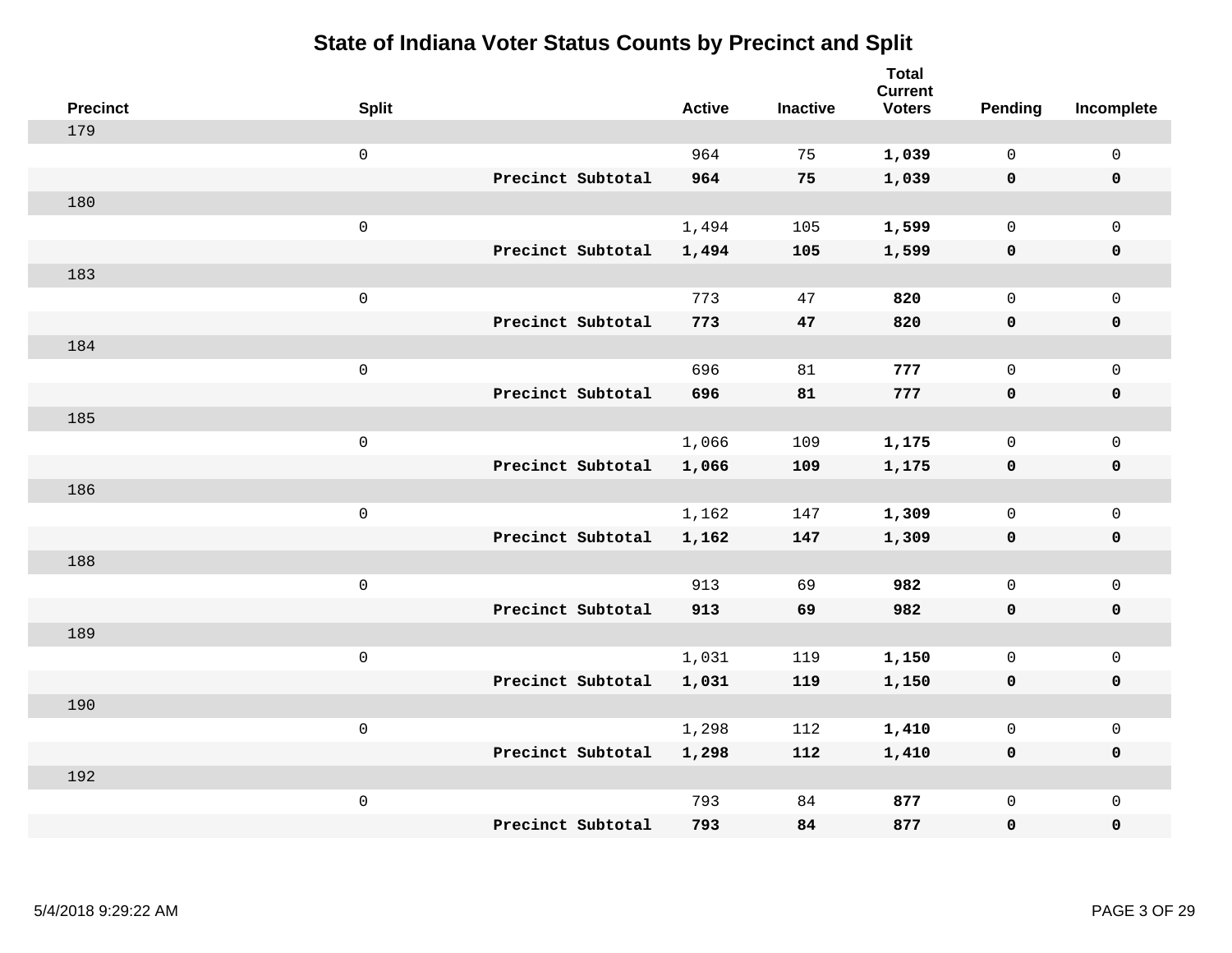| <b>Precinct</b> | <b>Split</b>        |                   | <b>Active</b> | <b>Inactive</b> | <b>Total</b><br><b>Current</b><br><b>Voters</b> | Pending      | Incomplete          |
|-----------------|---------------------|-------------------|---------------|-----------------|-------------------------------------------------|--------------|---------------------|
| 194             |                     |                   |               |                 |                                                 |              |                     |
|                 | $\mathsf{O}$        |                   | 1,138         | 60              | 1,198                                           | $\mathbf 0$  | $\mathsf{O}\xspace$ |
|                 |                     | Precinct Subtotal | 1,138         | 60              | 1,198                                           | $\mathbf 0$  | $\pmb{0}$           |
| 195             |                     |                   |               |                 |                                                 |              |                     |
|                 | $\mathsf{O}\xspace$ |                   | 1,047         | 96              | 1,143                                           | $\mathbf 0$  | $\mathsf{O}\xspace$ |
|                 |                     | Precinct Subtotal | 1,047         | 96              | 1,143                                           | $\mathbf 0$  | $\pmb{0}$           |
| 196             |                     |                   |               |                 |                                                 |              |                     |
|                 | $\mathbf 0$         |                   | 8             | $\mathbf 1$     | 9                                               | $\mathbf 0$  | $\mathsf{O}\xspace$ |
|                 |                     | Precinct Subtotal | 8             | $\mathbf{1}$    | 9                                               | 0            | 0                   |
| 197             |                     |                   |               |                 |                                                 |              |                     |
|                 | $\mathbf 0$         |                   | 497           | 63              | 560                                             | $\mathbf 0$  | $\mathsf{O}\xspace$ |
|                 |                     | Precinct Subtotal | 497           | 63              | 560                                             | $\mathbf 0$  | 0                   |
| 200             |                     |                   |               |                 |                                                 |              |                     |
|                 | $\mathbf 0$         |                   | 515           | 55              | 570                                             | $\mathbf 0$  | $\mathsf{O}\xspace$ |
|                 |                     | Precinct Subtotal | 515           | 55              | 570                                             | $\mathbf 0$  | 0                   |
| 203             |                     |                   |               |                 |                                                 |              |                     |
|                 | $\mathsf{O}\xspace$ |                   | 904           | 110             | 1,014                                           | $\mathbf 0$  | $\mathsf{O}\xspace$ |
|                 |                     | Precinct Subtotal | 904           | 110             | 1,014                                           | $\mathbf 0$  | 0                   |
| 204             |                     |                   |               |                 |                                                 |              |                     |
|                 | $\mathbf 0$         |                   | 989           | 104             | 1,093                                           | $\mathbf 0$  | $\mathsf{O}$        |
|                 |                     | Precinct Subtotal | 989           | 104             | 1,093                                           | $\mathbf 0$  | 0                   |
| 205             |                     |                   |               |                 |                                                 |              |                     |
|                 | $\mathsf{O}\xspace$ |                   | 1,359         | 131             | 1,490                                           | $\mathbf 0$  | $\mathsf{O}\xspace$ |
|                 |                     | Precinct Subtotal | 1,359         | 131             | 1,490                                           | 0            | 0                   |
| 207             |                     |                   |               |                 |                                                 |              |                     |
|                 | $\mathbf 0$         |                   | 1,197         | 125             | 1,322                                           | $\mathbf 0$  | $\mathsf 0$         |
|                 |                     | Precinct Subtotal | 1,197         | 125             | 1,322                                           | 0            | 0                   |
| 209             |                     |                   |               |                 |                                                 |              |                     |
|                 | $\mathbf 0$         |                   | 512           | 41              | 553                                             | $\mathsf{O}$ | $\mathsf{O}$        |
|                 |                     | Precinct Subtotal | 512           | 41              | 553                                             | 0            | $\pmb{0}$           |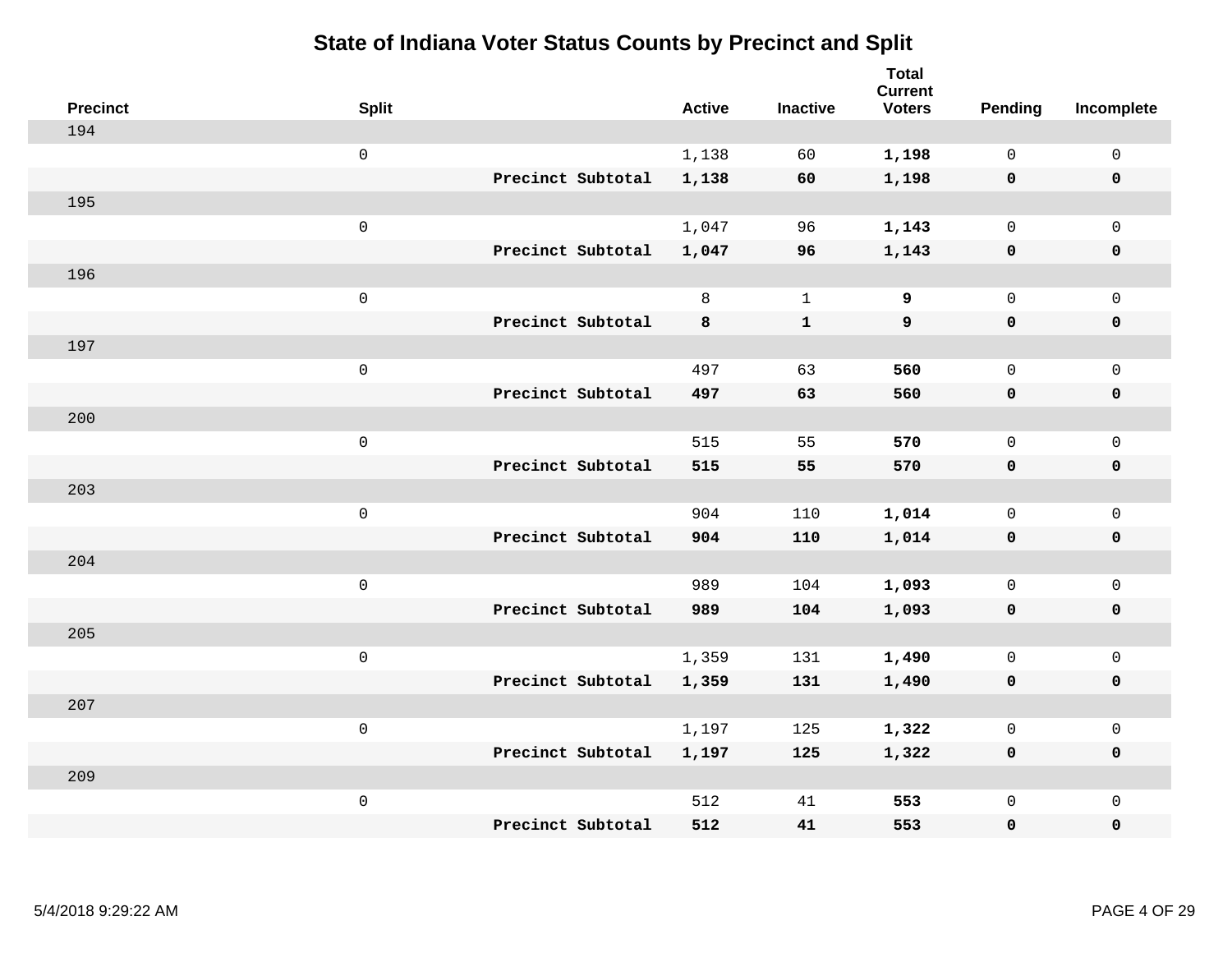| <b>Precinct</b> | <b>Split</b>        |                   | <b>Active</b> | <b>Inactive</b> | <b>Total</b><br><b>Current</b><br><b>Voters</b> | <b>Pending</b> | Incomplete          |
|-----------------|---------------------|-------------------|---------------|-----------------|-------------------------------------------------|----------------|---------------------|
| 210             |                     |                   |               |                 |                                                 |                |                     |
|                 | $\mathsf{O}\xspace$ |                   | 895           | 85              | 980                                             | $\mathbf 0$    | $\mathsf 0$         |
|                 |                     | Precinct Subtotal | 895           | 85              | 980                                             | $\mathbf 0$    | $\mathbf 0$         |
| 211             |                     |                   |               |                 |                                                 |                |                     |
|                 | $\mathsf 0$         |                   | 558           | 35              | 593                                             | $\mathsf{O}$   | $\mathbf 0$         |
|                 |                     | Precinct Subtotal | 558           | 35              | 593                                             | $\mathbf 0$    | $\mathbf 0$         |
| 212             |                     |                   |               |                 |                                                 |                |                     |
|                 | $\mathsf 0$         |                   | 530           | 101             | 631                                             | $\mathbf 0$    | $\mathbf 0$         |
|                 |                     | Precinct Subtotal | 530           | 101             | 631                                             | $\mathbf 0$    | $\mathbf 0$         |
| 213             |                     |                   |               |                 |                                                 |                |                     |
|                 | $\mathbf 0$         |                   | 1,161         | 197             | 1,358                                           | $\mathbf 0$    | $\mathsf 0$         |
|                 |                     | Precinct Subtotal | 1,161         | 197             | 1,358                                           | $\mathbf 0$    | $\mathbf 0$         |
| 214             |                     |                   |               |                 |                                                 |                |                     |
|                 | $\mathsf 0$         |                   | 420           | 62              | 482                                             | $\Omega$       | $\mathbf{0}$        |
|                 |                     | Precinct Subtotal | 420           | 62              | 482                                             | $\mathbf 0$    | $\mathbf 0$         |
| 216             |                     |                   |               |                 |                                                 |                |                     |
|                 | $\mathbf 0$         |                   | 321           | 36              | 357                                             | $\mathsf{O}$   | $\mathsf{O}\xspace$ |
|                 |                     | Precinct Subtotal | 321           | 36              | 357                                             | $\mathbf 0$    | $\mathbf 0$         |
| 217             |                     |                   |               |                 |                                                 |                |                     |
|                 | $\mathbf 0$         |                   | 726           | 50              | 776                                             | $\mathbf 0$    | $\mathsf{O}\xspace$ |
|                 |                     | Precinct Subtotal | 726           | 50              | 776                                             | $\mathbf 0$    | $\mathbf 0$         |
| 218             |                     |                   |               |                 |                                                 |                |                     |
|                 | $\mathbf 0$         |                   | 920           | 52              | 972                                             | $\mathbf 0$    | $\mathsf{O}\xspace$ |
|                 |                     | Precinct Subtotal | 920           | 52              | 972                                             | $\mathbf 0$    | $\mathbf 0$         |
| 255             |                     |                   |               |                 |                                                 |                |                     |
|                 | $\mathsf 0$         |                   | 912           | 69              | 981                                             | $\mathsf{O}$   | $\mathsf 0$         |
|                 |                     | Precinct Subtotal | 912           | 69              | 981                                             | $\mathbf 0$    | $\mathbf 0$         |
| 256             |                     |                   |               |                 |                                                 |                |                     |
|                 | $\mathbf 0$         |                   | 873           | 40              | 913                                             | $\mathsf{O}$   | $\mathbf 0$         |
|                 |                     | Precinct Subtotal | 873           | 40              | 913                                             | $\mathbf 0$    | $\pmb{0}$           |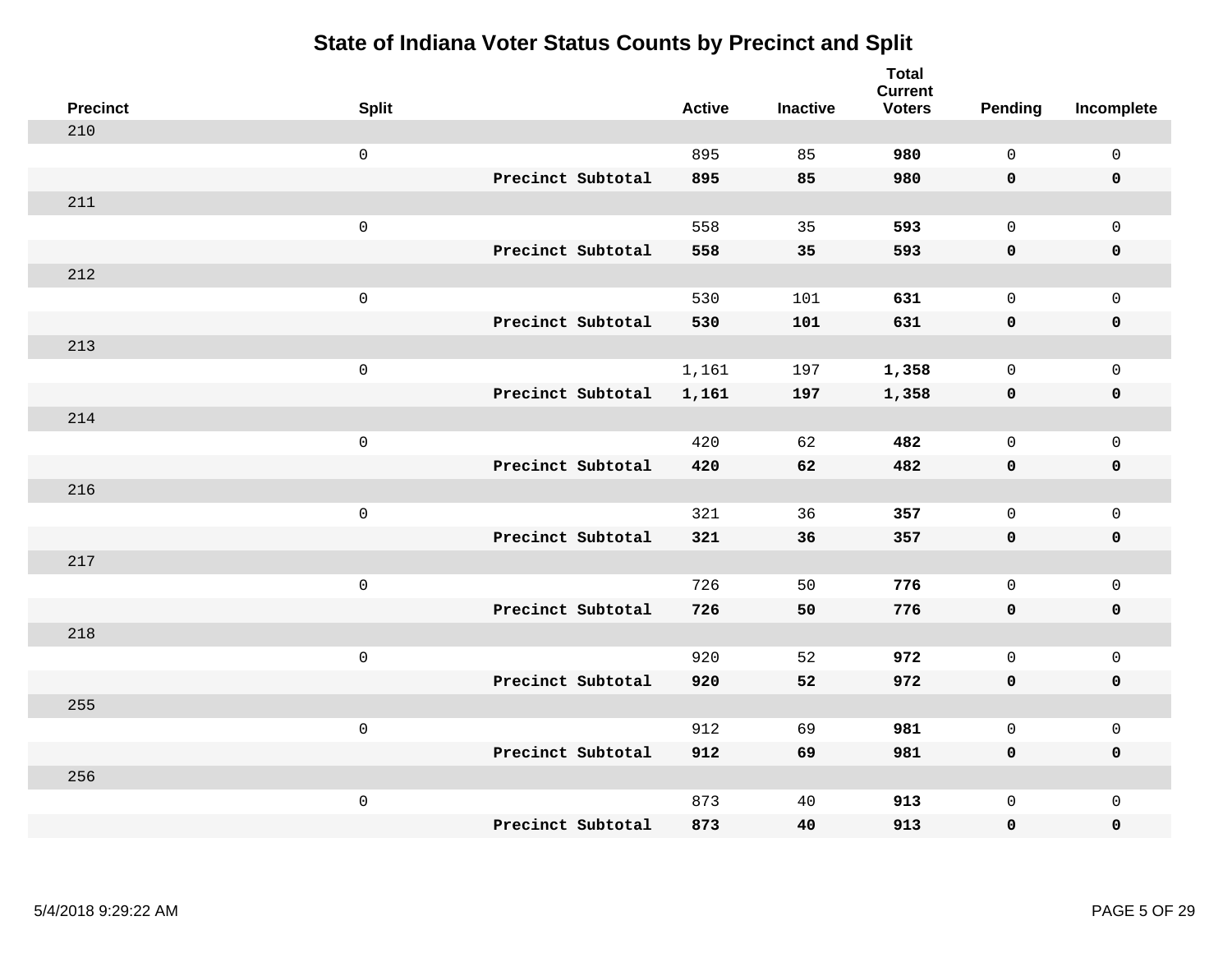| <b>Precinct</b> | <b>Split</b>        |                   | <b>Active</b> | <b>Inactive</b> | <b>Total</b><br><b>Current</b><br><b>Voters</b> | Pending      | Incomplete   |
|-----------------|---------------------|-------------------|---------------|-----------------|-------------------------------------------------|--------------|--------------|
| 257             |                     |                   |               |                 |                                                 |              |              |
|                 | $\mathsf 0$         |                   | 1,397         | 142             | 1,539                                           | 0            | $\mathsf 0$  |
|                 |                     | Precinct Subtotal | 1,397         | 142             | 1,539                                           | $\mathbf 0$  | $\mathbf 0$  |
| 259             |                     |                   |               |                 |                                                 |              |              |
|                 | $\mathsf{O}\xspace$ |                   | 547           | 60              | 607                                             | $\mathbf{0}$ | $\mathbf 0$  |
|                 |                     | Precinct Subtotal | 547           | 60              | 607                                             | $\mathbf 0$  | $\mathbf 0$  |
| 260             |                     |                   |               |                 |                                                 |              |              |
|                 | $\mathsf{O}\xspace$ |                   | 1,381         | 170             | 1,551                                           | $\mathbf{0}$ | $\mathbf{0}$ |
|                 |                     | Precinct Subtotal | 1,381         | 170             | 1,551                                           | $\mathbf 0$  | $\pmb{0}$    |
| 261             |                     |                   |               |                 |                                                 |              |              |
|                 | $\mathsf 0$         |                   | 696           | 95              | 791                                             | 0            | $\mathsf{O}$ |
|                 |                     | Precinct Subtotal | 696           | 95              | 791                                             | $\mathbf 0$  | $\pmb{0}$    |
| 262             |                     |                   |               |                 |                                                 |              |              |
|                 | $\mathsf{O}\xspace$ |                   | 226           | 31              | 257                                             | $\mathbf{0}$ | $\mathsf{O}$ |
|                 |                     | Precinct Subtotal | 226           | 31              | 257                                             | 0            | $\mathbf 0$  |
| 270             |                     |                   |               |                 |                                                 |              |              |
|                 | $\mathsf{O}\xspace$ |                   | 540           | 35              | 575                                             | $\mathbf 0$  | $\mathbf 0$  |
|                 |                     | Precinct Subtotal | 540           | 35              | 575                                             | $\mathbf 0$  | $\mathbf 0$  |
| 285             |                     |                   |               |                 |                                                 |              |              |
|                 | $\mathsf 0$         |                   | 1,516         | 165             | 1,681                                           | 0            | $\mathbf 0$  |
|                 |                     | Precinct Subtotal | 1,516         | 165             | 1,681                                           | 0            | 0            |
| 287             |                     |                   |               |                 |                                                 |              |              |
|                 | $\mathsf 0$         |                   | 992           | 102             | 1,094                                           | $\mathsf{O}$ | $\mathsf{O}$ |
|                 |                     | Precinct Subtotal | 992           | 102             | 1,094                                           | 0            | $\mathbf 0$  |
| 288             |                     |                   |               |                 |                                                 |              |              |
|                 | $\mathsf 0$         |                   | 918           | 88              | 1,006                                           | 0            | $\mathsf{O}$ |
|                 |                     | Precinct Subtotal | 918           | 88              | 1,006                                           | 0            | $\mathbf 0$  |
| 289             |                     |                   |               |                 |                                                 |              |              |
|                 | $\mathbf 0$         |                   | 1,271         | 105             | 1,376                                           | 0            | $\mathsf{O}$ |
|                 |                     | Precinct Subtotal | 1,271         | 105             | 1,376                                           | 0            | $\mathbf 0$  |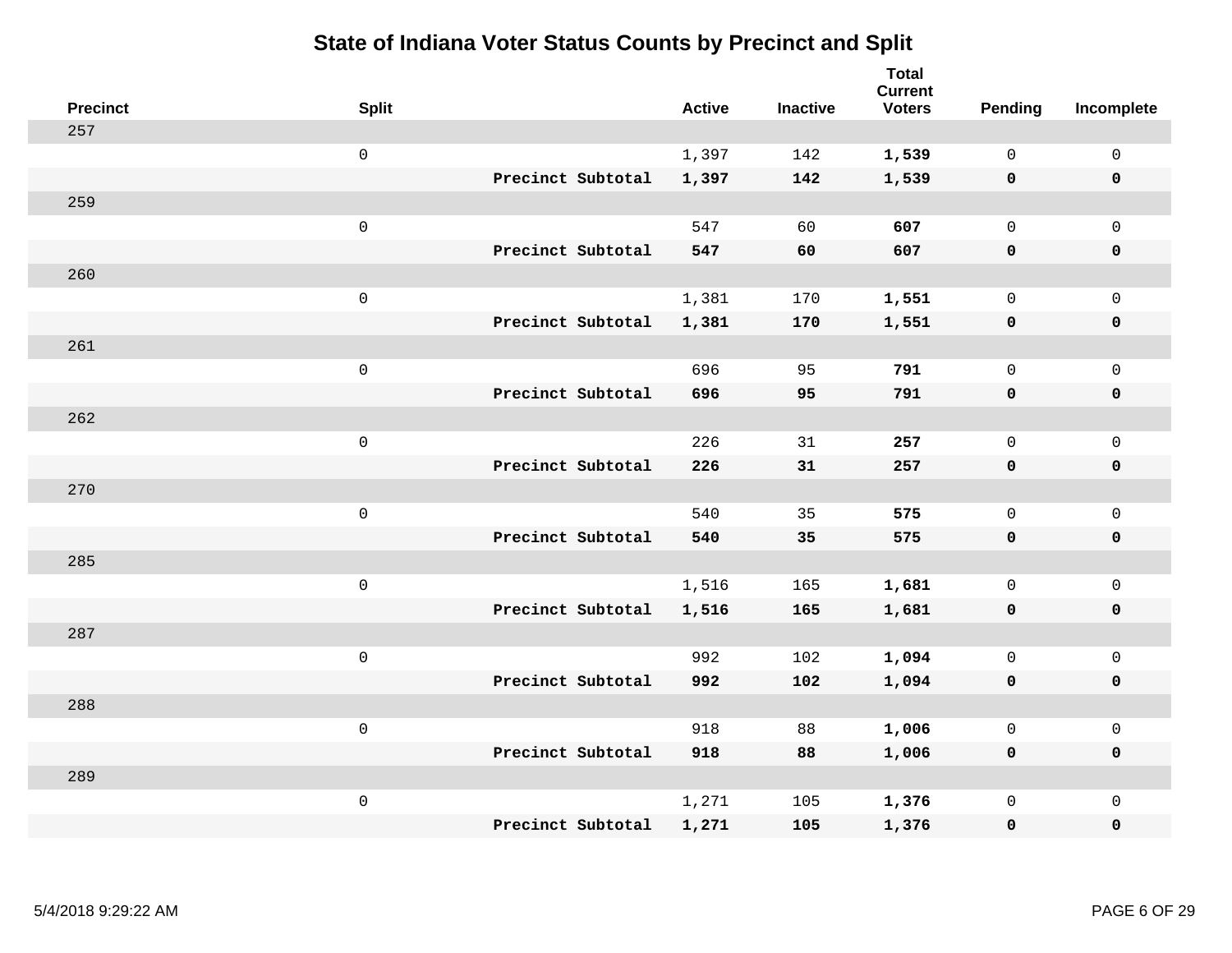| <b>Precinct</b> | <b>Split</b>        |                   | <b>Active</b> | <b>Inactive</b> | <b>Total</b><br><b>Current</b><br><b>Voters</b> | Pending      | Incomplete          |
|-----------------|---------------------|-------------------|---------------|-----------------|-------------------------------------------------|--------------|---------------------|
| 290             |                     |                   |               |                 |                                                 |              |                     |
|                 | $\mathsf 0$         |                   | 614           | 42              | 656                                             | $\mathbf 0$  | $\mathsf 0$         |
|                 |                     | Precinct Subtotal | 614           | 42              | 656                                             | $\mathbf 0$  | $\mathbf 0$         |
| 291             |                     |                   |               |                 |                                                 |              |                     |
|                 | $\mathsf{O}\xspace$ |                   | 589           | 55              | 644                                             | $\mathsf{O}$ | $\mathsf{O}$        |
|                 |                     | Precinct Subtotal | 589           | 55              | 644                                             | $\mathbf 0$  | 0                   |
| 292             |                     |                   |               |                 |                                                 |              |                     |
|                 | $\mathsf 0$         |                   | 558           | 79              | 637                                             | $\mathbf{0}$ | $\mathsf{O}$        |
|                 |                     | Precinct Subtotal | 558           | 79              | 637                                             | $\mathbf 0$  | 0                   |
| 293             |                     |                   |               |                 |                                                 |              |                     |
|                 | $\mathsf{O}\xspace$ |                   | 956           | 120             | 1,076                                           | $\mathbf{0}$ | $\mathsf{O}\xspace$ |
|                 |                     | Precinct Subtotal | 956           | 120             | 1,076                                           | $\mathbf 0$  | $\pmb{0}$           |
| 294             |                     |                   |               |                 |                                                 |              |                     |
|                 | $\mathsf 0$         |                   | 331           | 21              | 352                                             | $\mathbf{0}$ | $\mathsf 0$         |
|                 |                     | Precinct Subtotal | 331           | 21              | 352                                             | 0            | $\mathbf 0$         |
| 296             |                     |                   |               |                 |                                                 |              |                     |
|                 | $\mathsf{O}\xspace$ |                   | 621           | 122             | 743                                             | $\mathbf 0$  | $\mathsf{O}$        |
|                 |                     | Precinct Subtotal | 621           | 122             | 743                                             | 0            | 0                   |
| 297             |                     |                   |               |                 |                                                 |              |                     |
|                 | $\mathsf{O}\xspace$ |                   | 792           | 109             | 901                                             | $\mathbf 0$  | $\mathsf{O}\xspace$ |
|                 |                     | Precinct Subtotal | 792           | 109             | 901                                             | 0            | 0                   |
| 298             |                     |                   |               |                 |                                                 |              |                     |
|                 | $\mathsf 0$         |                   | 533           | 41              | 574                                             | $\mathbf 0$  | $\mathsf{O}\xspace$ |
|                 |                     | Precinct Subtotal | 533           | 41              | 574                                             | 0            | 0                   |
| 303             |                     |                   |               |                 |                                                 |              |                     |
|                 | $\mathsf 0$         |                   | 1,211         | 98              | 1,309                                           | 0            | $\mathsf 0$         |
|                 |                     | Precinct Subtotal | 1,211         | 98              | 1,309                                           | 0            | 0                   |
| 304             |                     |                   |               |                 |                                                 |              |                     |
|                 | $\mathsf 0$         |                   | 681           | 102             | 783                                             | $\mathsf{O}$ | $\mathsf{O}$        |
|                 |                     | Precinct Subtotal | 681           | 102             | 783                                             | 0            | 0                   |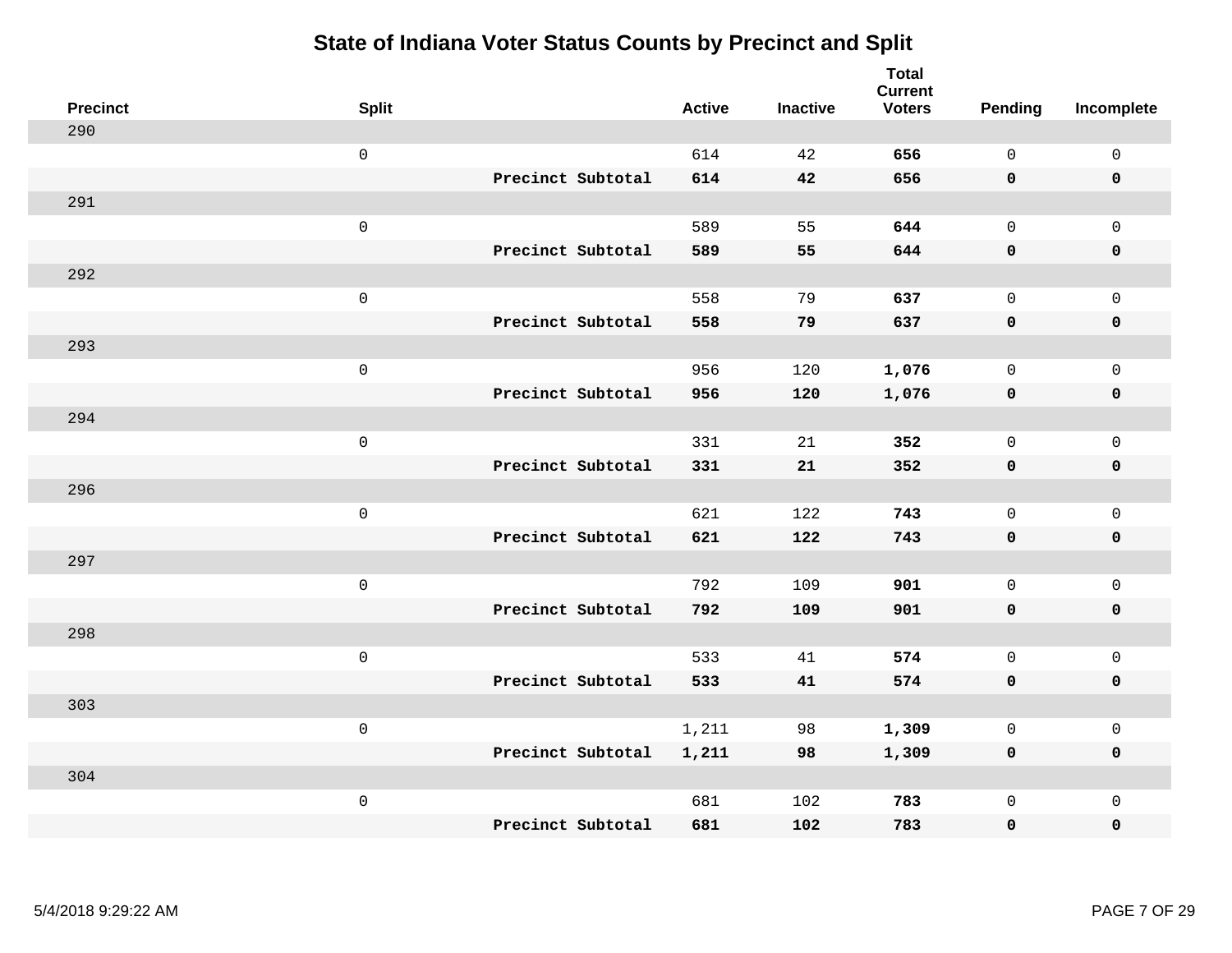| <b>Precinct</b> | <b>Split</b>        |                   | <b>Active</b> | <b>Inactive</b> | <b>Total</b><br><b>Current</b><br><b>Voters</b> | Pending      | Incomplete          |
|-----------------|---------------------|-------------------|---------------|-----------------|-------------------------------------------------|--------------|---------------------|
| 306             |                     |                   |               |                 |                                                 |              |                     |
|                 | $\mathsf{O}$        |                   | 1,364         | 228             | 1,592                                           | $\mathbf 0$  | $\mathsf{O}\xspace$ |
|                 |                     | Precinct Subtotal | 1,364         | 228             | 1,592                                           | $\mathbf 0$  | $\pmb{0}$           |
| 307             |                     |                   |               |                 |                                                 |              |                     |
|                 | $\mathsf 0$         |                   | 797           | 60              | 857                                             | $\mathbf 0$  | $\mathbf{0}$        |
|                 |                     | Precinct Subtotal | 797           | 60              | 857                                             | $\mathbf 0$  | $\pmb{0}$           |
| 309             |                     |                   |               |                 |                                                 |              |                     |
|                 | $\mathsf 0$         |                   | 1,167         | 98              | 1,265                                           | $\mathsf{O}$ | $\mathsf{O}$        |
|                 |                     | Precinct Subtotal | 1,167         | 98              | 1,265                                           | $\mathbf 0$  | 0                   |
| 310             |                     |                   |               |                 |                                                 |              |                     |
|                 | $\mathsf{O}\xspace$ |                   | 1,112         | 269             | 1,381                                           | $\mathbf 0$  | $\mathsf{O}\xspace$ |
|                 |                     | Precinct Subtotal | 1,112         | 269             | 1,381                                           | $\mathbf 0$  | 0                   |
| 311             |                     |                   |               |                 |                                                 |              |                     |
|                 | $\mathbf 0$         |                   | 956           | 75              | 1,031                                           | $\mathbf 0$  | $\mathsf{O}\xspace$ |
|                 |                     | Precinct Subtotal | 956           | 75              | 1,031                                           | 0            | 0                   |
| 312             |                     |                   |               |                 |                                                 |              |                     |
|                 | $\mathsf{O}\xspace$ |                   | 923           | 60              | 983                                             | $\mathbf 0$  | $\mathsf{O}\xspace$ |
|                 |                     | Precinct Subtotal | 923           | 60              | 983                                             | $\mathbf 0$  | 0                   |
| 313             |                     |                   |               |                 |                                                 |              |                     |
|                 | $\mathbf 0$         |                   | 612           | 45              | 657                                             | $\mathbf 0$  | $\mathsf{O}$        |
|                 |                     | Precinct Subtotal | 612           | 45              | 657                                             | 0            | 0                   |
| 314             |                     |                   |               |                 |                                                 |              |                     |
|                 | $\mathsf{O}\xspace$ |                   | 937           | 138             | 1,075                                           | 0            | $\mathsf{O}\xspace$ |
|                 |                     | Precinct Subtotal | 937           | 138             | 1,075                                           | 0            | 0                   |
| 315             |                     |                   |               |                 |                                                 |              |                     |
|                 | $\mathsf 0$         |                   | 787           | 70              | 857                                             | $\mathsf{O}$ | $\mathsf{O}$        |
|                 |                     | Precinct Subtotal | 787           | 70              | 857                                             | 0            | 0                   |
| 316             |                     |                   |               |                 |                                                 |              |                     |
|                 | $\mathbf 0$         |                   | 953           | 44              | 997                                             | $\mathsf{O}$ | $\mathsf{O}$        |
|                 |                     | Precinct Subtotal | 953           | 44              | 997                                             | 0            | $\pmb{0}$           |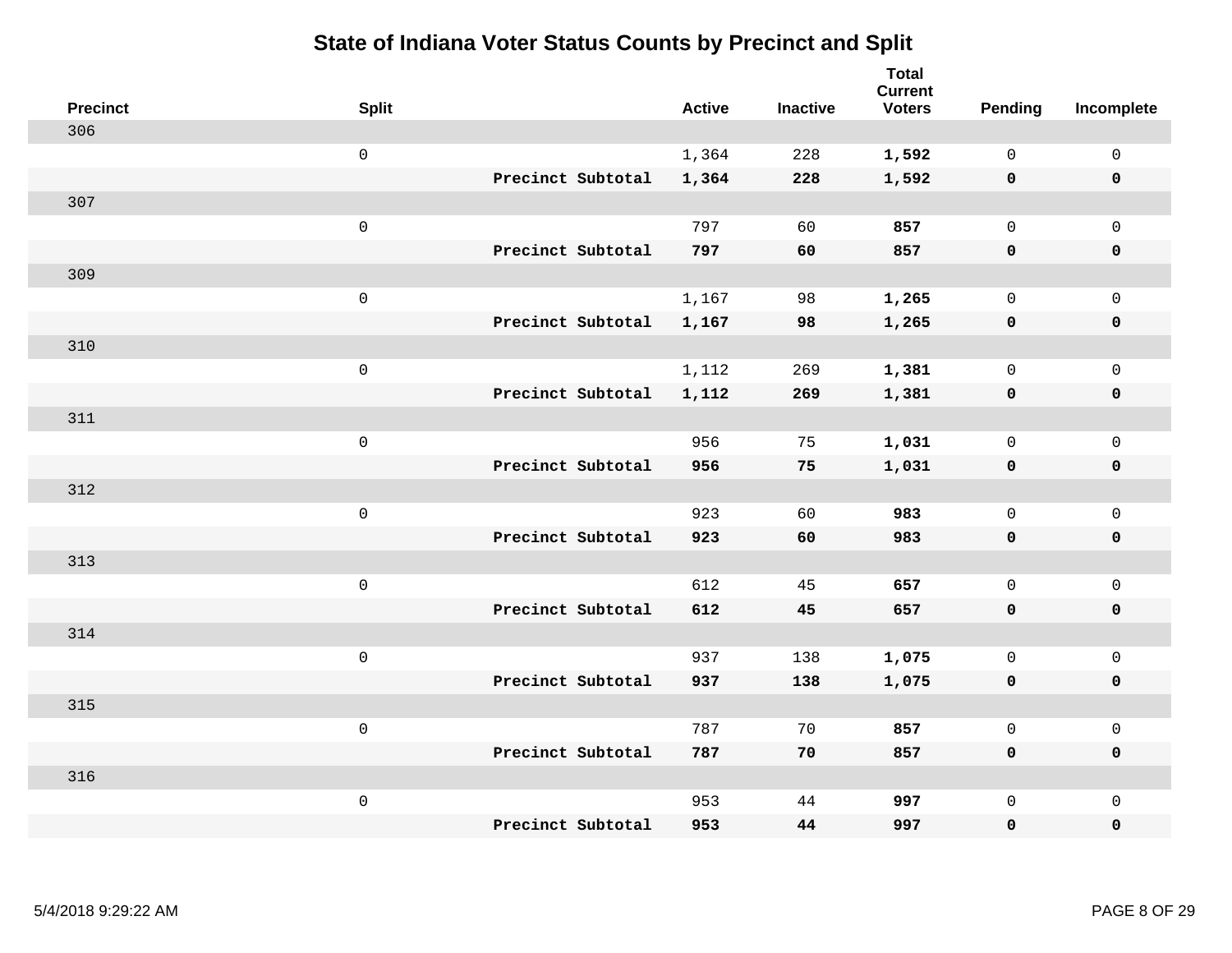| <b>Precinct</b> | <b>Split</b>        |                   | <b>Active</b> | <b>Inactive</b> | <b>Total</b><br><b>Current</b><br><b>Voters</b> | Pending      | Incomplete          |
|-----------------|---------------------|-------------------|---------------|-----------------|-------------------------------------------------|--------------|---------------------|
| 318             |                     |                   |               |                 |                                                 |              |                     |
|                 | $\mathsf{O}$        |                   | 989           | 74              | 1,063                                           | $\mathbf 0$  | $\mathsf{O}\xspace$ |
|                 |                     | Precinct Subtotal | 989           | 74              | 1,063                                           | $\mathbf 0$  | $\pmb{0}$           |
| 319             |                     |                   |               |                 |                                                 |              |                     |
|                 | $\mathsf 0$         |                   | 964           | 69              | 1,033                                           | $\mathbf 0$  | $\mathbf{0}$        |
|                 |                     | Precinct Subtotal | 964           | 69              | 1,033                                           | $\mathbf 0$  | $\pmb{0}$           |
| 320             |                     |                   |               |                 |                                                 |              |                     |
|                 | $\mathsf 0$         |                   | 941           | 52              | 993                                             | $\mathbf 0$  | $\mathsf{O}$        |
|                 |                     | Precinct Subtotal | 941           | 52              | 993                                             | 0            | 0                   |
| 321             |                     |                   |               |                 |                                                 |              |                     |
|                 | $\mathsf{O}\xspace$ |                   | 745           | 64              | 809                                             | $\mathsf{O}$ | $\mathsf{O}\xspace$ |
|                 |                     | Precinct Subtotal | 745           | 64              | 809                                             | $\mathbf 0$  | 0                   |
| 322             |                     |                   |               |                 |                                                 |              |                     |
|                 | $\mathbf 0$         |                   | 1,497         | 101             | 1,598                                           | $\mathsf{O}$ | $\mathsf{O}\xspace$ |
|                 |                     | Precinct Subtotal | 1,497         | 101             | 1,598                                           | 0            | 0                   |
| 323             |                     |                   |               |                 |                                                 |              |                     |
|                 | $\mathsf{O}\xspace$ |                   | 883           | 117             | 1,000                                           | $\mathsf{O}$ | $\mathsf{O}\xspace$ |
|                 |                     | Precinct Subtotal | 883           | 117             | 1,000                                           | $\mathbf 0$  | 0                   |
| 327             |                     |                   |               |                 |                                                 |              |                     |
|                 | $\mathbf 0$         |                   | 648           | 54              | 702                                             | $\mathbf 0$  | $\mathsf{O}$        |
|                 |                     | Precinct Subtotal | 648           | 54              | 702                                             | 0            | 0                   |
| 360             |                     |                   |               |                 |                                                 |              |                     |
|                 | $\mathsf{O}\xspace$ |                   | 1,000         | 128             | 1,128                                           | $\mathsf{O}$ | $\mathsf{O}\xspace$ |
|                 |                     | Precinct Subtotal | 1,000         | 128             | 1,128                                           | 0            | 0                   |
| 364             |                     |                   |               |                 |                                                 |              |                     |
|                 | $\mathsf 0$         |                   | 615           | 55              | 670                                             | $\mathsf{O}$ | $\mathsf{O}\xspace$ |
|                 |                     | Precinct Subtotal | 615           | 55              | 670                                             | 0            | 0                   |
| 366             |                     |                   |               |                 |                                                 |              |                     |
|                 | $\mathbf 0$         |                   | 886           | 70              | 956                                             | $\mathsf{O}$ | $\mathsf{O}$        |
|                 |                     | Precinct Subtotal | 886           | 70              | 956                                             | 0            | $\pmb{0}$           |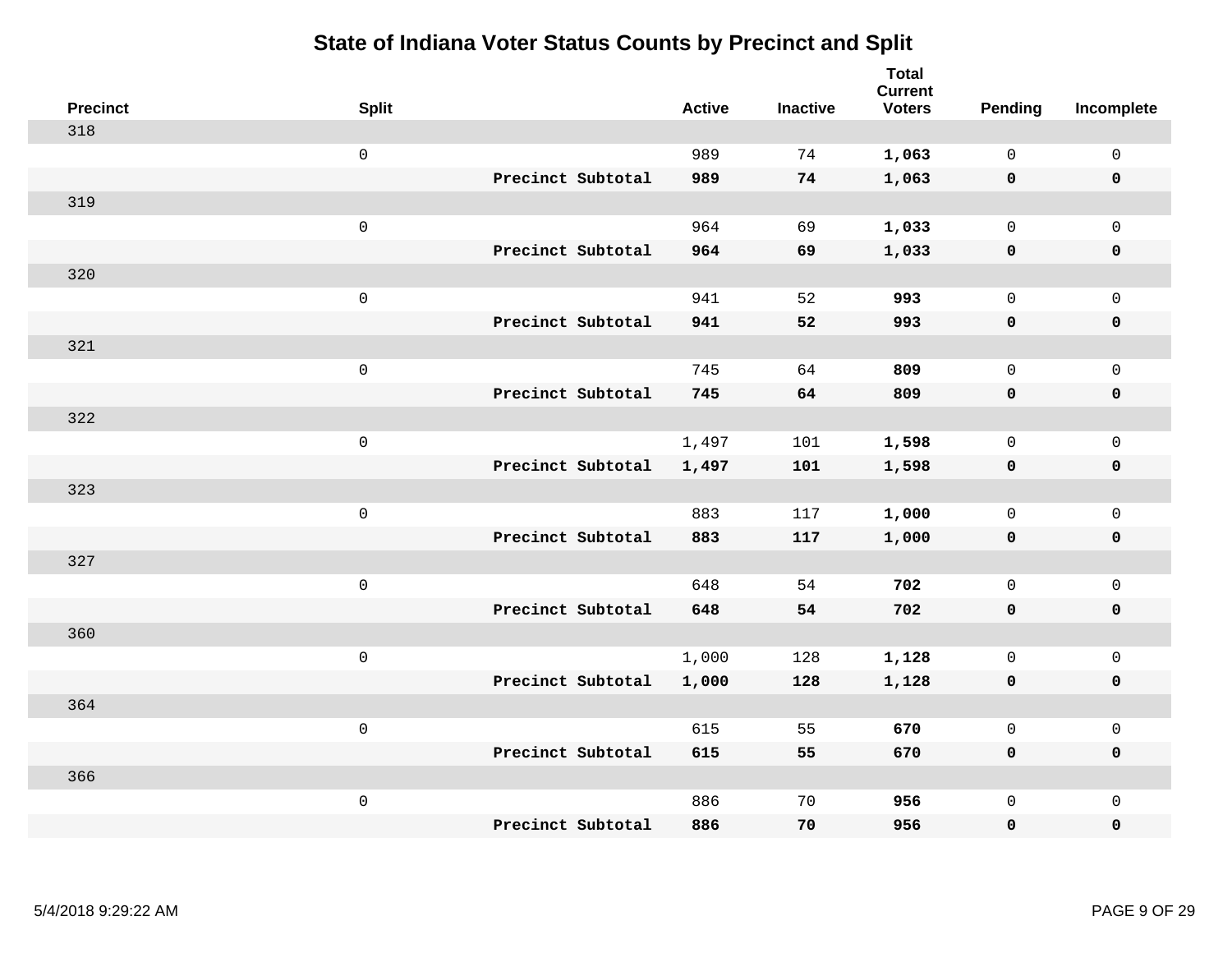| <b>Precinct</b> | <b>Split</b>        |                   | <b>Active</b> | <b>Inactive</b> | <b>Total</b><br><b>Current</b><br><b>Voters</b> | Pending      | Incomplete          |
|-----------------|---------------------|-------------------|---------------|-----------------|-------------------------------------------------|--------------|---------------------|
| 367             |                     |                   |               |                 |                                                 |              |                     |
|                 | $\mathsf{O}\xspace$ |                   | 718           | 39              | 757                                             | $\mathsf{O}$ | $\mathsf 0$         |
|                 |                     | Precinct Subtotal | 718           | 39              | 757                                             | $\mathbf 0$  | $\mathbf 0$         |
| 368             |                     |                   |               |                 |                                                 |              |                     |
|                 | $\mathsf{O}\xspace$ |                   | 1,074         | 89              | 1,163                                           | $\mathbf 0$  | $\mathbf 0$         |
|                 |                     | Precinct Subtotal | 1,074         | 89              | 1,163                                           | $\mathbf 0$  | $\mathbf 0$         |
| 370             |                     |                   |               |                 |                                                 |              |                     |
|                 | $\mathsf 0$         |                   | 1,609         | 71              | 1,680                                           | $\mathbf 0$  | $\mathsf{O}\xspace$ |
|                 |                     | Precinct Subtotal | 1,609         | 71              | 1,680                                           | $\mathbf 0$  | $\mathbf 0$         |
| 371             |                     |                   |               |                 |                                                 |              |                     |
|                 | $\mathbf 0$         |                   | 1,167         | 92              | 1,259                                           | $\mathsf{O}$ | $\mathbf 0$         |
|                 |                     | Precinct Subtotal | 1,167         | 92              | 1,259                                           | $\mathbf 0$  | $\mathbf 0$         |
| 373             |                     |                   |               |                 |                                                 |              |                     |
|                 | $\mathbf 0$         |                   | 42            | 3               | 45                                              | $\mathbf 0$  | $\mathsf{O}\xspace$ |
|                 |                     | Precinct Subtotal | 42            | $\mathbf{3}$    | 45                                              | $\mathbf 0$  | $\mathbf 0$         |
| 399             |                     |                   |               |                 |                                                 |              |                     |
|                 | $\mathbf 0$         |                   | 488           | 41              | 529                                             | $\mathbf 0$  | $\mathsf{O}\xspace$ |
|                 |                     | Precinct Subtotal | 488           | 41              | 529                                             | $\mathbf 0$  | $\mathbf 0$         |
| 410             |                     |                   |               |                 |                                                 |              |                     |
|                 | $\mathbf 0$         |                   | 959           | 72              | 1,031                                           | 0            | $\mathbf 0$         |
|                 |                     | Precinct Subtotal | 959           | 72              | 1,031                                           | 0            | 0                   |
| 411             |                     |                   |               |                 |                                                 |              |                     |
|                 | $\mathbf 0$         |                   | 764           | 88              | 852                                             | $\mathbf 0$  | $\mathbf 0$         |
|                 |                     | Precinct Subtotal | 764           | 88              | 852                                             | 0            | $\pmb{0}$           |
| 415             |                     |                   |               |                 |                                                 |              |                     |
|                 | $\mathbf 0$         |                   | 879           | 86              | 965                                             | $\mathbf 0$  | $\mathbf 0$         |
|                 |                     | Precinct Subtotal | 879           | 86              | 965                                             | $\mathbf 0$  | $\mathbf 0$         |
| 418             |                     |                   |               |                 |                                                 |              |                     |
|                 | $\mathbf 0$         |                   | 666           | 29              | 695                                             | $\mathsf{O}$ | $\mathbf 0$         |
|                 |                     | Precinct Subtotal | 666           | 29              | 695                                             | 0            | $\pmb{0}$           |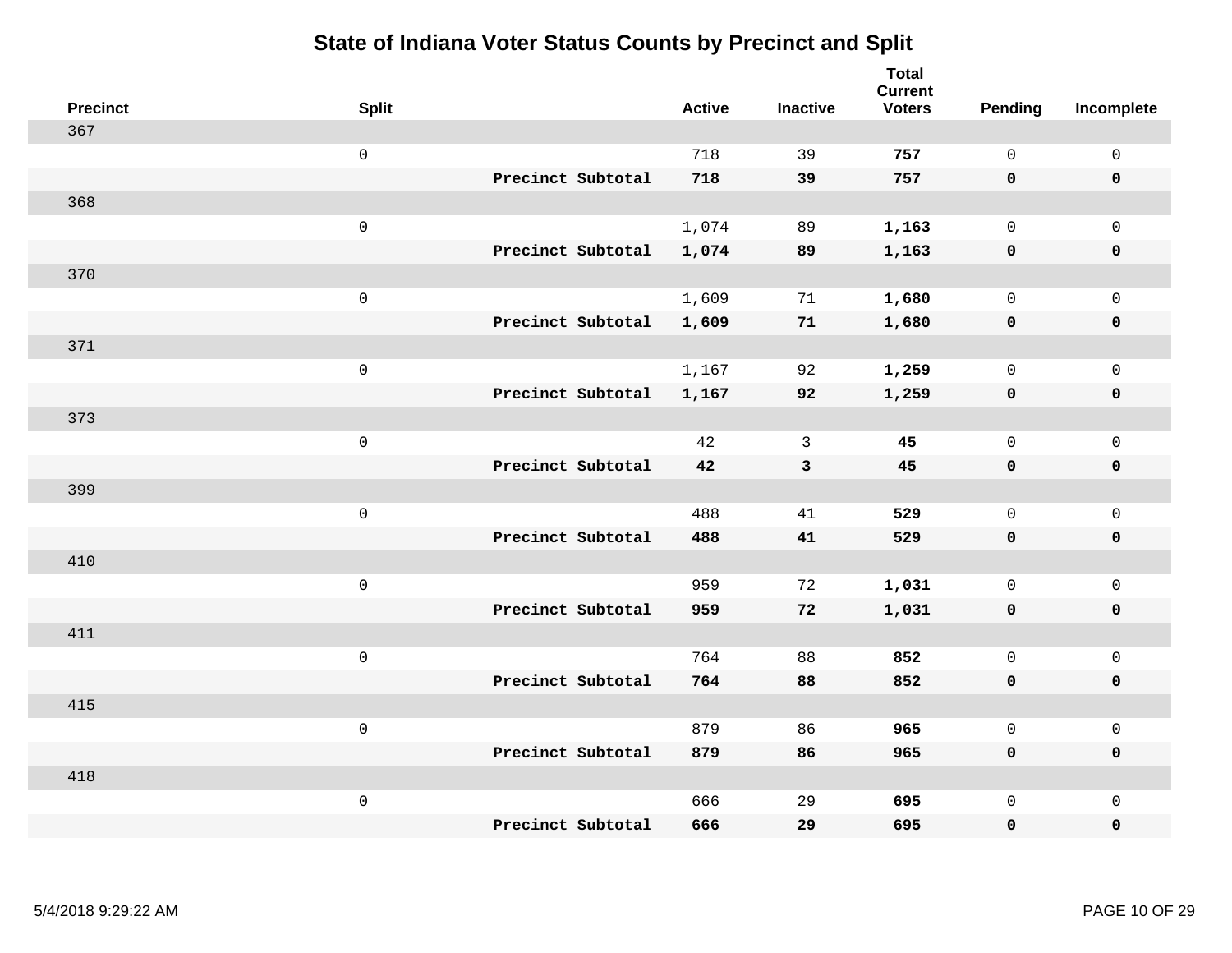| <b>Precinct</b> | <b>Split</b>        |                   | <b>Active</b> | <b>Inactive</b> | <b>Total</b><br><b>Current</b><br><b>Voters</b> | Pending      | Incomplete          |
|-----------------|---------------------|-------------------|---------------|-----------------|-------------------------------------------------|--------------|---------------------|
| 452             |                     |                   |               |                 |                                                 |              |                     |
|                 | $\mathbf 0$         |                   | 1,686         | 124             | 1,810                                           | $\mathbf 0$  | $\mathsf{O}$        |
|                 |                     | Precinct Subtotal | 1,686         | 124             | 1,810                                           | $\mathbf 0$  | $\mathbf 0$         |
| 454             |                     |                   |               |                 |                                                 |              |                     |
|                 | $\mathsf{O}\xspace$ |                   | 1,368         | 131             | 1,499                                           | $\mathsf{O}$ | $\mathsf{O}$        |
|                 |                     | Precinct Subtotal | 1,368         | 131             | 1,499                                           | 0            | 0                   |
| 456             |                     |                   |               |                 |                                                 |              |                     |
|                 | $\mathbf 0$         |                   | 787           | 96              | 883                                             | $\mathbf 0$  | $\mathsf{O}\xspace$ |
|                 |                     | Precinct Subtotal | 787           | 96              | 883                                             | $\mathbf 0$  | 0                   |
| 457             |                     |                   |               |                 |                                                 |              |                     |
|                 | $\mathbf 0$         |                   | 1,352         | 123             | 1,475                                           | $\mathbf 0$  | $\mathsf{O}\xspace$ |
|                 |                     | Precinct Subtotal | 1,352         | 123             | 1,475                                           | $\mathbf 0$  | 0                   |
| 459             |                     |                   |               |                 |                                                 |              |                     |
|                 | $\mathbf 0$         |                   | 765           | 61              | 826                                             | $\mathbf{0}$ | $\mathbf 0$         |
|                 |                     | Precinct Subtotal | 765           | 61              | 826                                             | 0            | 0                   |
| 460             |                     |                   |               |                 |                                                 |              |                     |
|                 | $\mathbf 0$         |                   | 845           | 96              | 941                                             | $\mathsf{O}$ | $\mathsf{O}$        |
|                 |                     | Precinct Subtotal | 845           | 96              | 941                                             | 0            | 0                   |
| 461             |                     |                   |               |                 |                                                 |              |                     |
|                 | $\mathbf 0$         |                   | 33            | $\mathbf 0$     | 33                                              | $\mathsf{O}$ | $\mathsf{O}$        |
|                 |                     | Precinct Subtotal | 33            | $\mathbf 0$     | 33                                              | 0            | 0                   |
| 468             |                     |                   |               |                 |                                                 |              |                     |
|                 | $\mathbf 0$         |                   | 877           | 62              | 939                                             | $\mathbf 0$  | $\mathsf{O}\xspace$ |
|                 |                     | Precinct Subtotal | 877           | 62              | 939                                             | 0            | 0                   |
| 469             |                     |                   |               |                 |                                                 |              |                     |
|                 | $\mathbf 0$         |                   | 568           | 47              | 615                                             | $\mathbf 0$  | $\mathbf 0$         |
|                 |                     | Precinct Subtotal | 568           | 47              | 615                                             | 0            | 0                   |
| 470             |                     |                   |               |                 |                                                 |              |                     |
|                 | $\mathbf 0$         |                   | 918           | 56              | 974                                             | $\mathsf{O}$ | $\mathsf{O}$        |
|                 |                     | Precinct Subtotal | 918           | 56              | 974                                             | 0            | 0                   |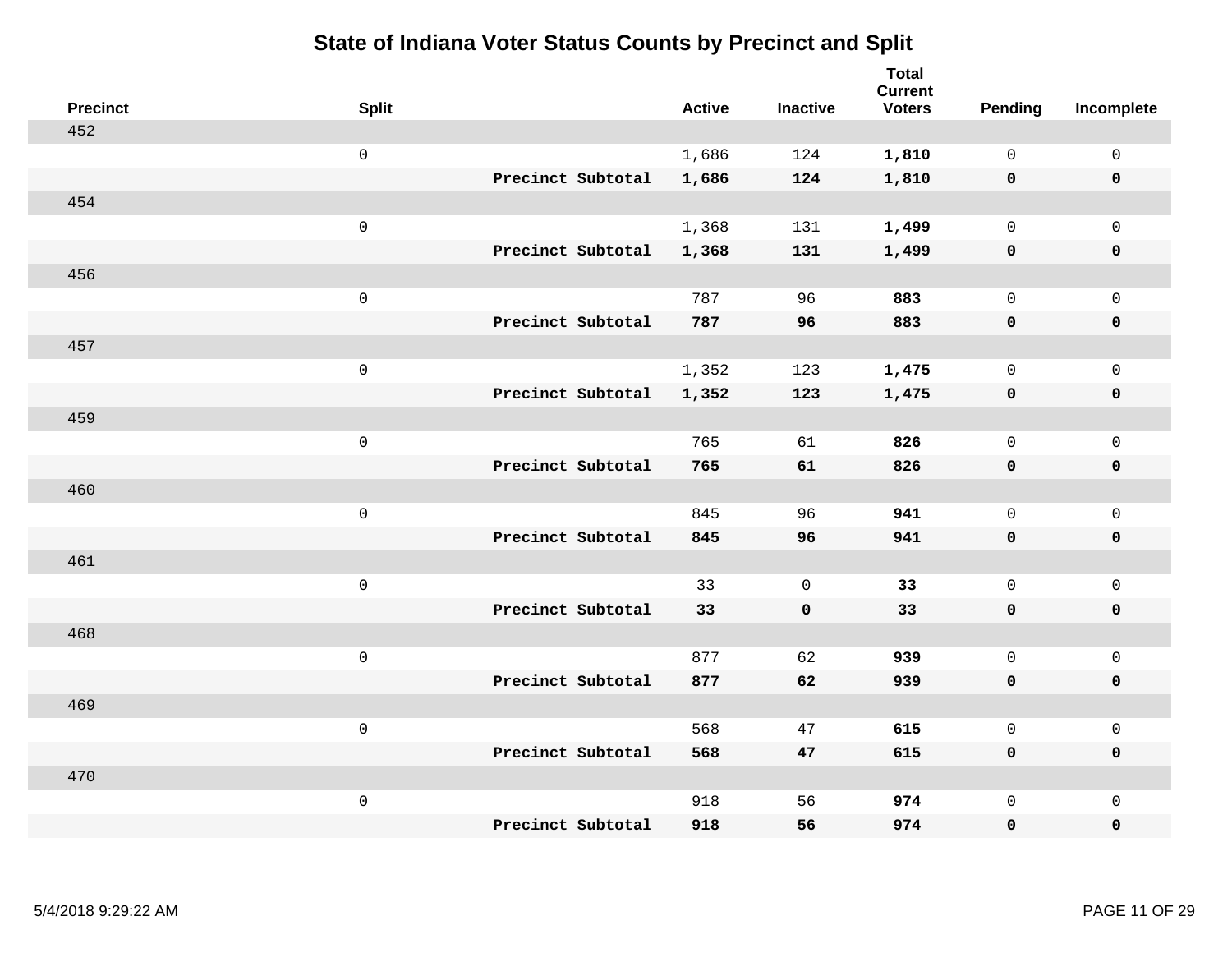| <b>Precinct</b> | <b>Split</b>        |                   | <b>Active</b> | <b>Inactive</b> | <b>Total</b><br><b>Current</b><br><b>Voters</b> | Pending      | Incomplete          |
|-----------------|---------------------|-------------------|---------------|-----------------|-------------------------------------------------|--------------|---------------------|
| 471             |                     |                   |               |                 |                                                 |              |                     |
|                 | $\mathsf 0$         |                   | 745           | 65              | 810                                             | $\mathbf{0}$ | $\mathsf{O}\xspace$ |
|                 |                     | Precinct Subtotal | 745           | 65              | 810                                             | $\mathbf 0$  | $\mathbf 0$         |
| 472             |                     |                   |               |                 |                                                 |              |                     |
|                 | $\mathsf 0$         |                   | 872           | 55              | 927                                             | $\mathbf 0$  | $\mathsf{O}$        |
|                 |                     | Precinct Subtotal | 872           | 55              | 927                                             | $\mathbf 0$  | 0                   |
| 473             |                     |                   |               |                 |                                                 |              |                     |
|                 | $\mathsf 0$         |                   | 1,023         | 96              | 1,119                                           | $\mathbf 0$  | $\mathsf{O}$        |
|                 |                     | Precinct Subtotal | 1,023         | 96              | 1,119                                           | $\mathbf 0$  | 0                   |
| 474             |                     |                   |               |                 |                                                 |              |                     |
|                 | $\mathsf 0$         |                   | 1,328         | 80              | 1,408                                           | $\mathbf 0$  | $\mathsf{O}\xspace$ |
|                 |                     | Precinct Subtotal | 1,328         | 80              | 1,408                                           | $\mathbf 0$  | $\pmb{0}$           |
| 475             |                     |                   |               |                 |                                                 |              |                     |
|                 | $\mathsf 0$         |                   | 690           | 44              | 734                                             | $\mathbf 0$  | $\mathsf{O}\xspace$ |
|                 |                     | Precinct Subtotal | 690           | 44              | 734                                             | 0            | $\mathbf 0$         |
| 476             |                     |                   |               |                 |                                                 |              |                     |
|                 | $\,0\,$             |                   | 626           | 20              | 646                                             | $\mathsf{O}$ | $\mathsf{O}\xspace$ |
|                 |                     | Precinct Subtotal | 626           | 20              | 646                                             | $\mathbf 0$  | 0                   |
| 477             |                     |                   |               |                 |                                                 |              |                     |
|                 | $\mathbf 0$         |                   | 969           | 37              | 1,006                                           | $\mathbf 0$  | $\mathsf{O}\xspace$ |
|                 |                     | Precinct Subtotal | 969           | 37              | 1,006                                           | 0            | 0                   |
| 478             |                     |                   |               |                 |                                                 |              |                     |
|                 | $\mathsf{O}\xspace$ |                   | 677           | 67              | 744                                             | $\mathbf 0$  | $\mathsf{O}\xspace$ |
|                 |                     | Precinct Subtotal | 677           | 67              | 744                                             | 0            | 0                   |
| 479             |                     |                   |               |                 |                                                 |              |                     |
|                 | $\mathbf 0$         |                   | 872           | 66              | 938                                             | $\mathsf{O}$ | $\mathsf{O}\xspace$ |
|                 |                     | Precinct Subtotal | 872           | 66              | 938                                             | 0            | 0                   |
| 480             |                     |                   |               |                 |                                                 |              |                     |
|                 | $\mathbf 0$         |                   | 888           | 51              | 939                                             | $\mathsf{O}$ | $\mathsf{O}$        |
|                 |                     | Precinct Subtotal | 888           | 51              | 939                                             | 0            | 0                   |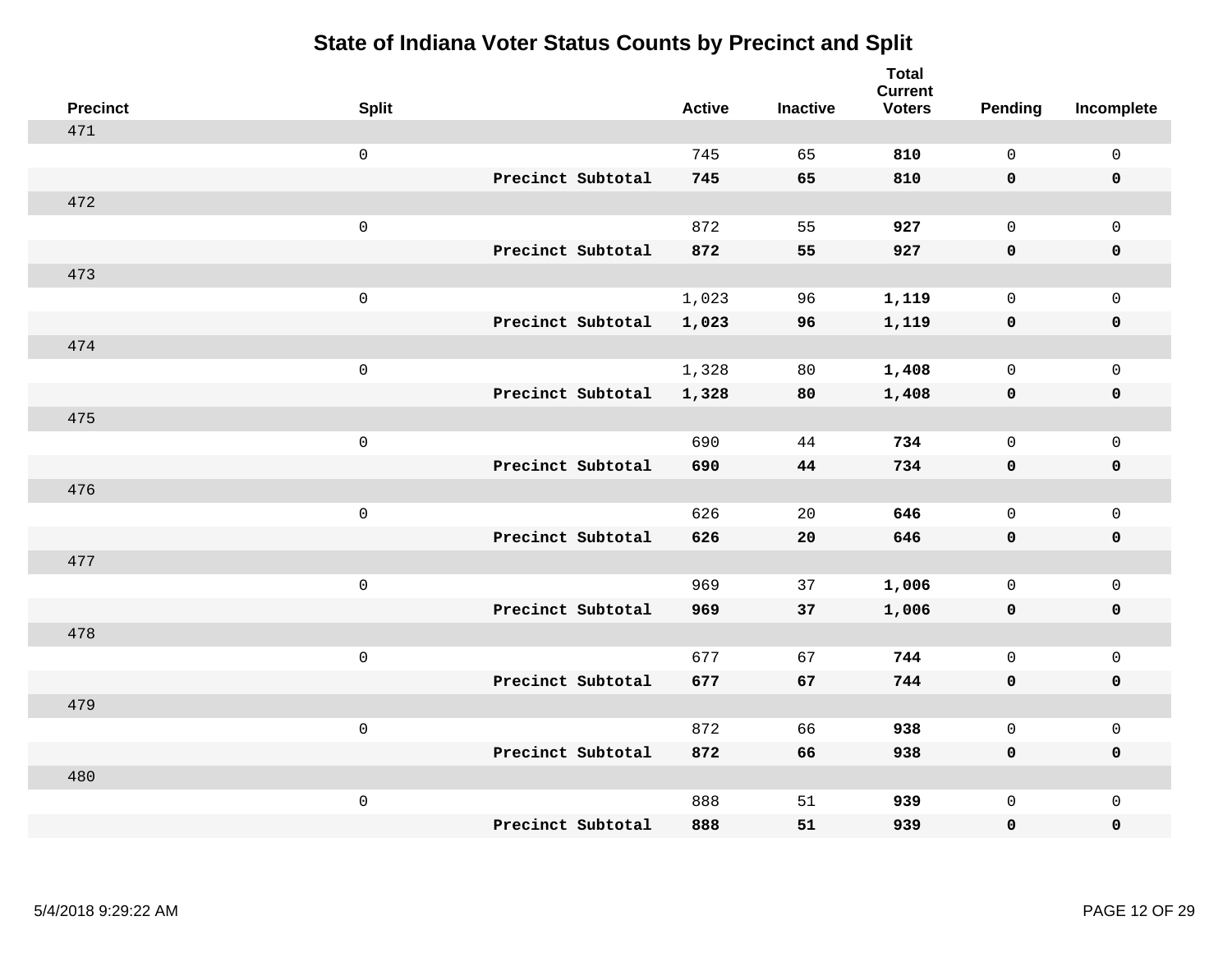| <b>Precinct</b> | <b>Split</b>        |                   | <b>Active</b> | <b>Inactive</b> | <b>Total</b><br><b>Current</b><br><b>Voters</b> | <b>Pending</b> | Incomplete          |
|-----------------|---------------------|-------------------|---------------|-----------------|-------------------------------------------------|----------------|---------------------|
| 481             |                     |                   |               |                 |                                                 |                |                     |
|                 | $\mathsf{O}\xspace$ |                   | 824           | 93              | 917                                             | $\mathsf{O}$   | $\mathsf{O}\xspace$ |
|                 |                     | Precinct Subtotal | 824           | 93              | 917                                             | $\mathbf 0$    | $\mathbf 0$         |
| 482             |                     |                   |               |                 |                                                 |                |                     |
|                 | $\mathsf{O}\xspace$ |                   | 1,000         | 64              | 1,064                                           | $\mathbf 0$    | $\mathsf{O}$        |
|                 |                     | Precinct Subtotal | 1,000         | 64              | 1,064                                           | $\mathbf 0$    | 0                   |
| 483             |                     |                   |               |                 |                                                 |                |                     |
|                 | $\mathsf 0$         |                   | 811           | 111             | 922                                             | $\mathbf 0$    | $\mathsf{O}\xspace$ |
|                 |                     | Precinct Subtotal | 811           | 111             | 922                                             | 0              | $\pmb{0}$           |
| 484             |                     |                   |               |                 |                                                 |                |                     |
|                 | $\mathsf 0$         |                   | 764           | 59              | 823                                             | $\mathbf 0$    | $\mathsf{O}$        |
|                 |                     | Precinct Subtotal | 764           | 59              | 823                                             | 0              | 0                   |
| 485             |                     |                   |               |                 |                                                 |                |                     |
|                 | $\mathsf{O}\xspace$ |                   | 949           | 54              | 1,003                                           | $\mathbf 0$    | $\mathsf{O}\xspace$ |
|                 |                     | Precinct Subtotal | 949           | 54              | 1,003                                           | 0              | 0                   |
| 486             |                     |                   |               |                 |                                                 |                |                     |
|                 | $\mathsf 0$         |                   | 1,185         | 59              | 1,244                                           | $\mathbf 0$    | $\mathsf{O}\xspace$ |
|                 |                     | Precinct Subtotal | 1,185         | 59              | 1,244                                           | $\mathbf 0$    | 0                   |
| 487             |                     |                   |               |                 |                                                 |                |                     |
|                 | $\mathsf 0$         |                   | 1,387         | 71              | 1,458                                           | $\mathsf{O}$   | $\mathsf{O}$        |
|                 |                     | Precinct Subtotal | 1,387         | 71              | 1,458                                           | 0              | 0                   |
| 488             |                     |                   |               |                 |                                                 |                |                     |
|                 | $\mathsf 0$         |                   | 739           | 72              | 811                                             | $\mathsf{O}$   | $\mathsf{O}$        |
|                 |                     | Precinct Subtotal | 739           | 72              | 811                                             | 0              | 0                   |
| 490             |                     |                   |               |                 |                                                 |                |                     |
|                 | $\mathsf 0$         |                   | 859           | 45              | 904                                             | $\mathbf 0$    | $\mathsf{O}$        |
|                 |                     | Precinct Subtotal | 859           | 45              | 904                                             | 0              | 0                   |
| 502             |                     |                   |               |                 |                                                 |                |                     |
|                 | $\mathsf 0$         |                   | 589           | 44              | 633                                             | $\mathsf{O}$   | $\mathsf{O}$        |
|                 |                     | Precinct Subtotal | 589           | 44              | 633                                             | 0              | 0                   |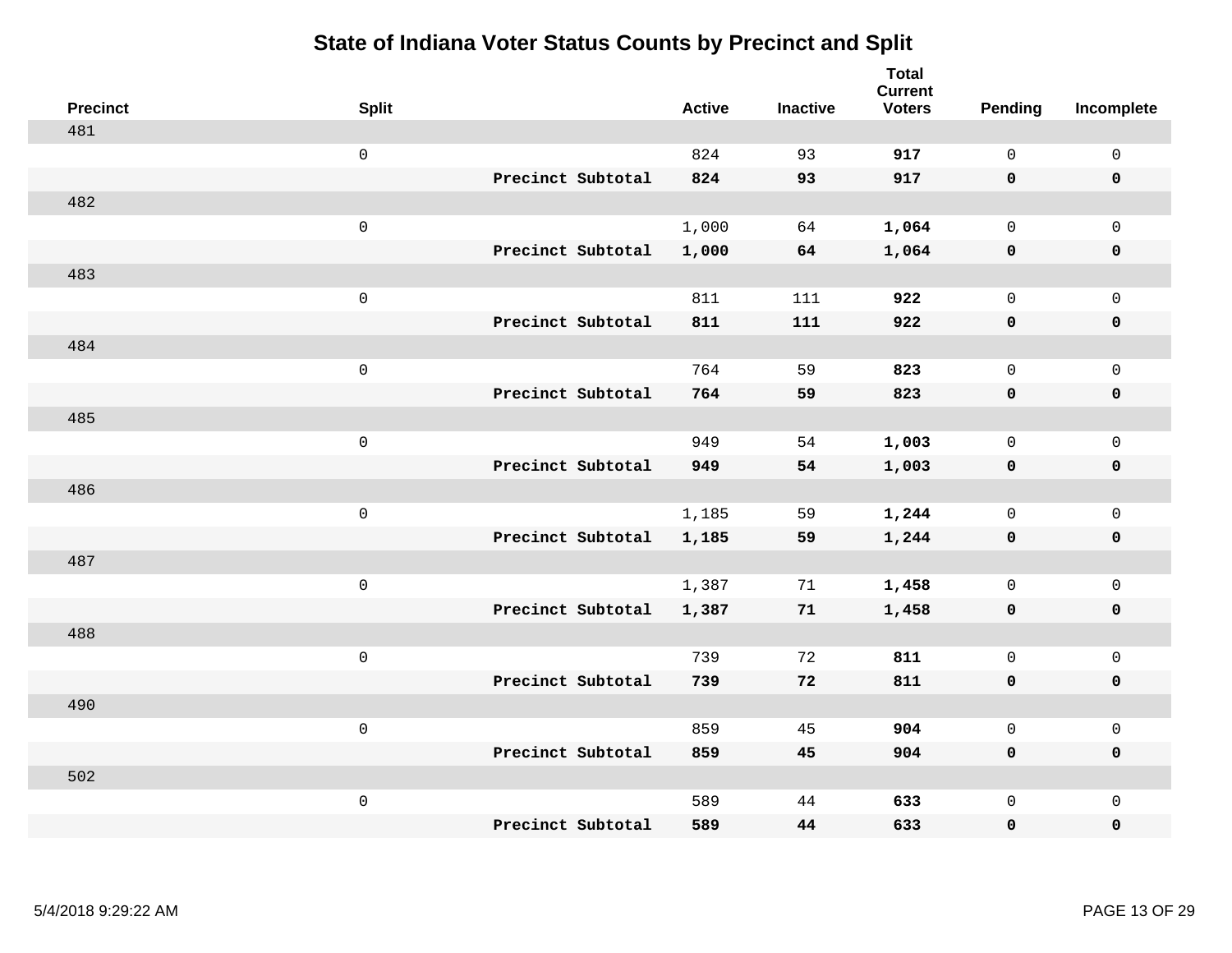| <b>Precinct</b> | <b>Split</b>        |                   | <b>Active</b> | <b>Inactive</b> | <b>Total</b><br><b>Current</b><br><b>Voters</b> | <b>Pending</b> | Incomplete          |
|-----------------|---------------------|-------------------|---------------|-----------------|-------------------------------------------------|----------------|---------------------|
| 503             |                     |                   |               |                 |                                                 |                |                     |
|                 | $\mathsf 0$         |                   | 857           | 93              | 950                                             | $\mathbf{0}$   | $\mathbf{0}$        |
|                 |                     | Precinct Subtotal | 857           | 93              | 950                                             | $\mathbf 0$    | $\mathbf 0$         |
| 504             |                     |                   |               |                 |                                                 |                |                     |
|                 | $\mathsf 0$         |                   | 695           | 55              | 750                                             | $\mathbf{0}$   | $\mathbf 0$         |
|                 |                     | Precinct Subtotal | 695           | 55              | 750                                             | $\mathbf 0$    | $\pmb{0}$           |
| 505             |                     |                   |               |                 |                                                 |                |                     |
|                 | $\mathsf 0$         |                   | 573           | 44              | 617                                             | $\mathbf{0}$   | $\mathbf{0}$        |
|                 |                     | Precinct Subtotal | 573           | 44              | 617                                             | 0              | $\pmb{0}$           |
| 509             |                     |                   |               |                 |                                                 |                |                     |
|                 | $\mathsf{O}\xspace$ |                   | 821           | 49              | 870                                             | $\mathbf{0}$   | $\mathbf 0$         |
|                 |                     | Precinct Subtotal | 821           | 49              | 870                                             | $\mathbf 0$    | $\pmb{0}$           |
| 512             |                     |                   |               |                 |                                                 |                |                     |
|                 | $\mathsf 0$         |                   | 477           | 40              | 517                                             | $\mathbf{0}$   | $\mathbf{0}$        |
|                 |                     | Precinct Subtotal | 477           | 40              | 517                                             | 0              | $\mathbf 0$         |
| 516             |                     |                   |               |                 |                                                 |                |                     |
|                 | $\mathsf{O}\xspace$ |                   | 1,074         | 146             | 1,220                                           | 0              | $\mathsf{O}$        |
|                 |                     | Precinct Subtotal | 1,074         | 146             | 1,220                                           | $\mathbf 0$    | $\pmb{0}$           |
| 518             |                     |                   |               |                 |                                                 |                |                     |
|                 | $\mathsf{O}\xspace$ |                   | 410           | 95              | 505                                             | $\mathbf{0}$   | $\mathsf{O}\xspace$ |
|                 |                     | Precinct Subtotal | 410           | 95              | 505                                             | 0              | $\mathbf 0$         |
| 519             |                     |                   |               |                 |                                                 |                |                     |
|                 | $\mathsf{O}\xspace$ |                   | 661           | 193             | 854                                             | $\mathbf 0$    | $\mathbf 0$         |
|                 |                     | Precinct Subtotal | 661           | 193             | 854                                             | $\mathbf 0$    | $\mathbf 0$         |
| 553             |                     |                   |               |                 |                                                 |                |                     |
|                 | $\mathsf 0$         |                   | 928           | 71              | 999                                             | 0              | $\mathsf{O}$        |
|                 |                     | Precinct Subtotal | 928           | 71              | 999                                             | 0              | 0                   |
| 554             |                     |                   |               |                 |                                                 |                |                     |
|                 | $\mathsf 0$         |                   | 982           | 56              | 1,038                                           | 0              | $\mathbf 0$         |
|                 |                     | Precinct Subtotal | 982           | 56              | 1,038                                           | 0              | 0                   |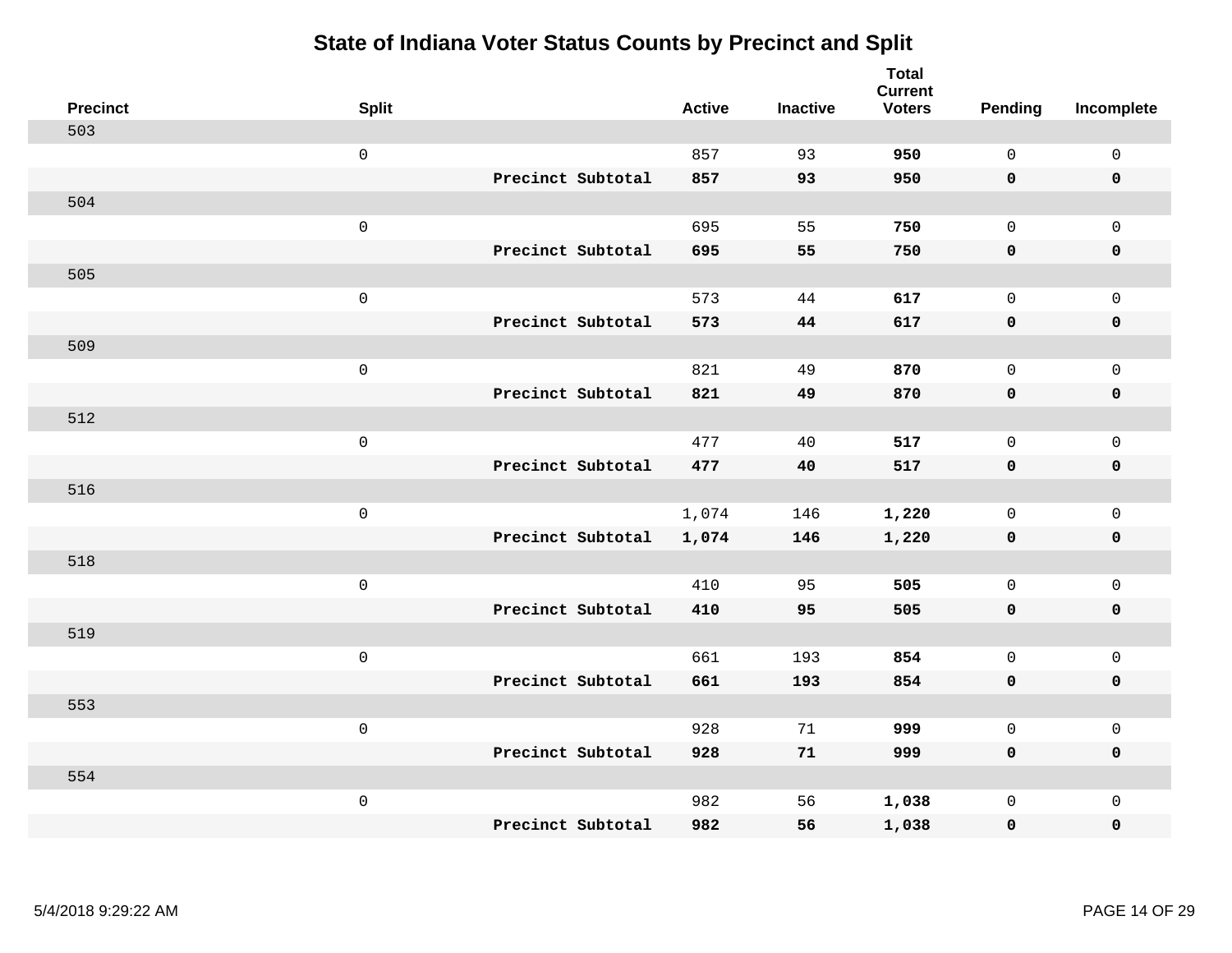| <b>Precinct</b> | <b>Split</b>        |                   | <b>Active</b> | <b>Inactive</b> | <b>Total</b><br><b>Current</b><br><b>Voters</b> | <b>Pending</b> | Incomplete          |
|-----------------|---------------------|-------------------|---------------|-----------------|-------------------------------------------------|----------------|---------------------|
| 555             |                     |                   |               |                 |                                                 |                |                     |
|                 | $\mathsf 0$         |                   | 672           | 71              | 743                                             | $\mathbf 0$    | $\mathsf{O}\xspace$ |
|                 |                     | Precinct Subtotal | 672           | 71              | 743                                             | $\mathbf 0$    | $\mathbf 0$         |
| 557             |                     |                   |               |                 |                                                 |                |                     |
|                 | $\mathsf{O}$        |                   | 755           | 52              | 807                                             | $\mathbf{0}$   | $\mathsf{O}$        |
|                 |                     | Precinct Subtotal | 755           | 52              | 807                                             | $\mathbf 0$    | 0                   |
| 561             |                     |                   |               |                 |                                                 |                |                     |
|                 | $\mathsf 0$         |                   | 557           | 43              | 600                                             | $\mathbf 0$    | $\mathsf{O}\xspace$ |
|                 |                     | Precinct Subtotal | 557           | 43              | 600                                             | 0              | $\pmb{0}$           |
| 565             |                     |                   |               |                 |                                                 |                |                     |
|                 | $\mathsf{O}\xspace$ |                   | 297           | 66              | 363                                             | $\mathsf{O}$   | $\mathsf{O}$        |
|                 |                     | Precinct Subtotal | 297           | 66              | 363                                             | 0              | 0                   |
| 567             |                     |                   |               |                 |                                                 |                |                     |
|                 | $\mathbf 0$         |                   | 1,032         | 227             | 1,259                                           | $\mathbf 0$    | $\mathsf{O}$        |
|                 |                     | Precinct Subtotal | 1,032         | 227             | 1,259                                           | 0              | 0                   |
| 569             |                     |                   |               |                 |                                                 |                |                     |
|                 | $\mathsf{O}\xspace$ |                   | 505           | 86              | 591                                             | $\mathbf 0$    | $\mathsf{O}$        |
|                 |                     | Precinct Subtotal | 505           | 86              | 591                                             | 0              | 0                   |
| 575             |                     |                   |               |                 |                                                 |                |                     |
|                 | $\mathbf 0$         |                   | 992           | 169             | 1,161                                           | $\mathbf 0$    | $\mathsf{O}$        |
|                 |                     | Precinct Subtotal | 992           | 169             | 1,161                                           | 0              | 0                   |
| 576             |                     |                   |               |                 |                                                 |                |                     |
|                 | $\mathbf 0$         |                   | 820           | 98              | 918                                             | $\mathbf{0}$   | $\mathsf{O}$        |
|                 |                     | Precinct Subtotal | 820           | 98              | 918                                             | 0              | 0                   |
| 577             |                     |                   |               |                 |                                                 |                |                     |
|                 | $\mathbf 0$         |                   | 604           | 39              | 643                                             | $\mathbf 0$    | $\mathsf{O}$        |
|                 |                     | Precinct Subtotal | 604           | 39              | 643                                             | 0              | 0                   |
| 578             |                     |                   |               |                 |                                                 |                |                     |
|                 | $\mathbf 0$         |                   | 575           | 74              | 649                                             | $\mathsf{O}$   | $\mathsf{O}$        |
|                 |                     | Precinct Subtotal | 575           | 74              | 649                                             | 0              | 0                   |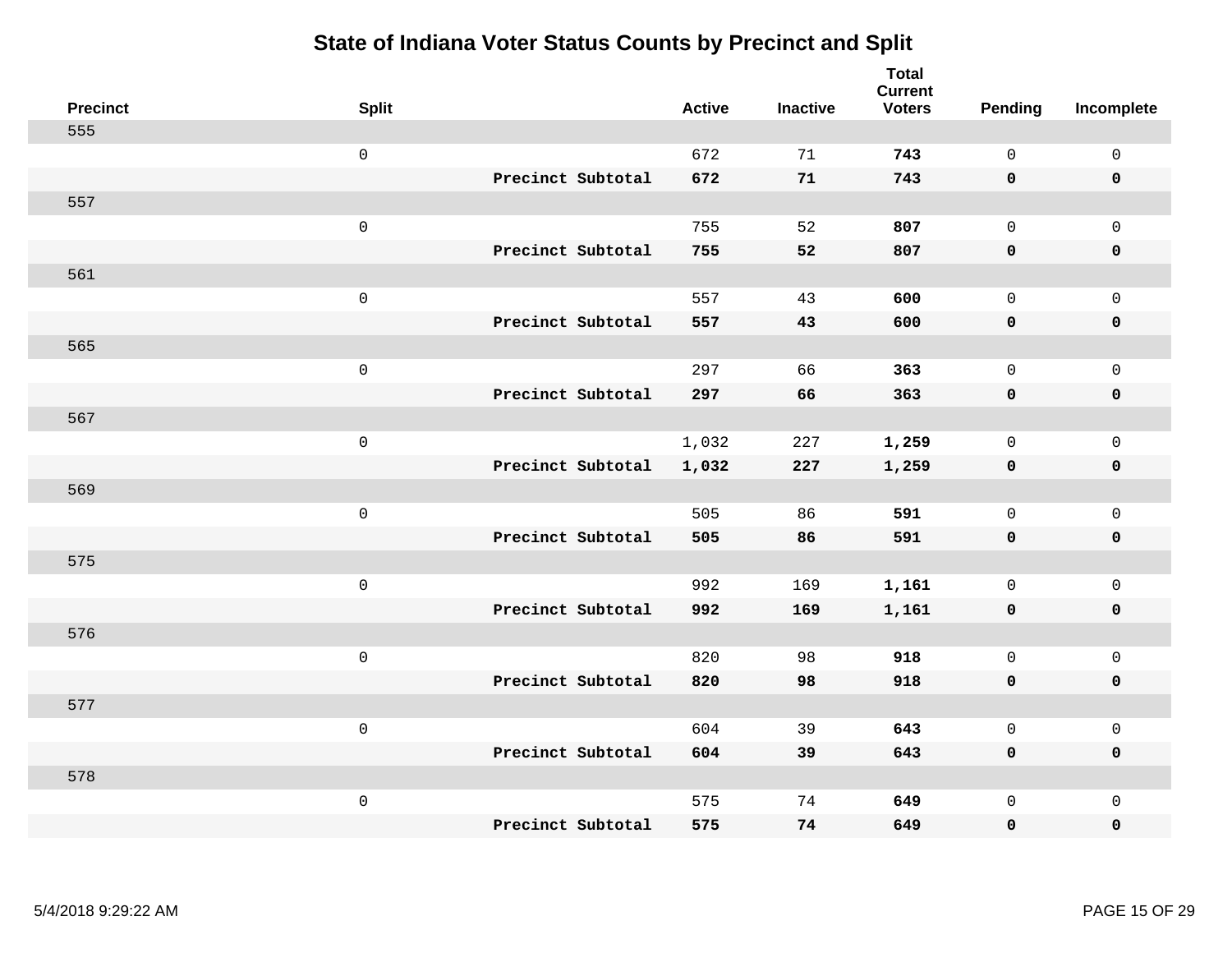| <b>Precinct</b> | <b>Split</b>        |                   | <b>Active</b> | <b>Inactive</b> | <b>Total</b><br><b>Current</b><br><b>Voters</b> | <b>Pending</b> | Incomplete          |
|-----------------|---------------------|-------------------|---------------|-----------------|-------------------------------------------------|----------------|---------------------|
| 579             |                     |                   |               |                 |                                                 |                |                     |
|                 | $\mathsf{O}\xspace$ |                   | 764           | 111             | 875                                             | $\mathbf 0$    | $\mathbf 0$         |
|                 |                     | Precinct Subtotal | 764           | 111             | 875                                             | $\mathbf 0$    | $\mathbf 0$         |
| 581             |                     |                   |               |                 |                                                 |                |                     |
|                 | $\mathbf 0$         |                   | 837           | 68              | 905                                             | $\mathbf 0$    | $\mathbf 0$         |
|                 |                     | Precinct Subtotal | 837           | 68              | 905                                             | $\mathbf 0$    | $\pmb{0}$           |
| 582             |                     |                   |               |                 |                                                 |                |                     |
|                 | $\mathsf 0$         |                   | 800           | 62              | 862                                             | $\mathbf 0$    | $\mathbf 0$         |
|                 |                     | Precinct Subtotal | 800           | 62              | 862                                             | $\mathbf 0$    | $\mathbf 0$         |
| 583             |                     |                   |               |                 |                                                 |                |                     |
|                 | $\mathbf 0$         |                   | 1,013         | 137             | 1,150                                           | $\mathbf 0$    | $\mathbf 0$         |
|                 |                     | Precinct Subtotal | 1,013         | 137             | 1,150                                           | $\mathbf 0$    | $\pmb{0}$           |
| 585             |                     |                   |               |                 |                                                 |                |                     |
|                 | $\mathsf 0$         |                   | 748           | 42              | 790                                             | $\Omega$       | $\mathbf{0}$        |
|                 |                     | Precinct Subtotal | 748           | 42              | 790                                             | $\mathbf 0$    | $\mathbf 0$         |
| 590             |                     |                   |               |                 |                                                 |                |                     |
|                 | $\mathbf 0$         |                   | 1,049         | 160             | 1,209                                           | $\mathbf 0$    | $\mathbf 0$         |
|                 |                     | Precinct Subtotal | 1,049         | 160             | 1,209                                           | 0              | $\mathbf 0$         |
| 592             |                     |                   |               |                 |                                                 |                |                     |
|                 | $\mathbf 0$         |                   | 677           | 89              | 766                                             | $\mathbf 0$    | $\mathsf{O}\xspace$ |
|                 |                     | Precinct Subtotal | 677           | 89              | 766                                             | $\mathbf 0$    | $\mathbf 0$         |
| 594             |                     |                   |               |                 |                                                 |                |                     |
|                 | $\mathbf 0$         |                   | 760           | 87              | 847                                             | $\mathbf 0$    | $\mathsf{O}\xspace$ |
|                 |                     | Precinct Subtotal | 760           | 87              | 847                                             | $\mathbf 0$    | $\mathbf 0$         |
| 596             |                     |                   |               |                 |                                                 |                |                     |
|                 | $\mathbf 0$         |                   | 642           | 74              | 716                                             | 0              | $\mathsf 0$         |
|                 |                     | Precinct Subtotal | 642           | 74              | 716                                             | $\mathbf 0$    | $\mathbf 0$         |
| 602             |                     |                   |               |                 |                                                 |                |                     |
|                 | $\mathbf 0$         |                   | 674           | 72              | 746                                             | $\mathbf 0$    | $\mathbf 0$         |
|                 |                     | Precinct Subtotal | 674           | 72              | 746                                             | $\mathbf 0$    | $\pmb{0}$           |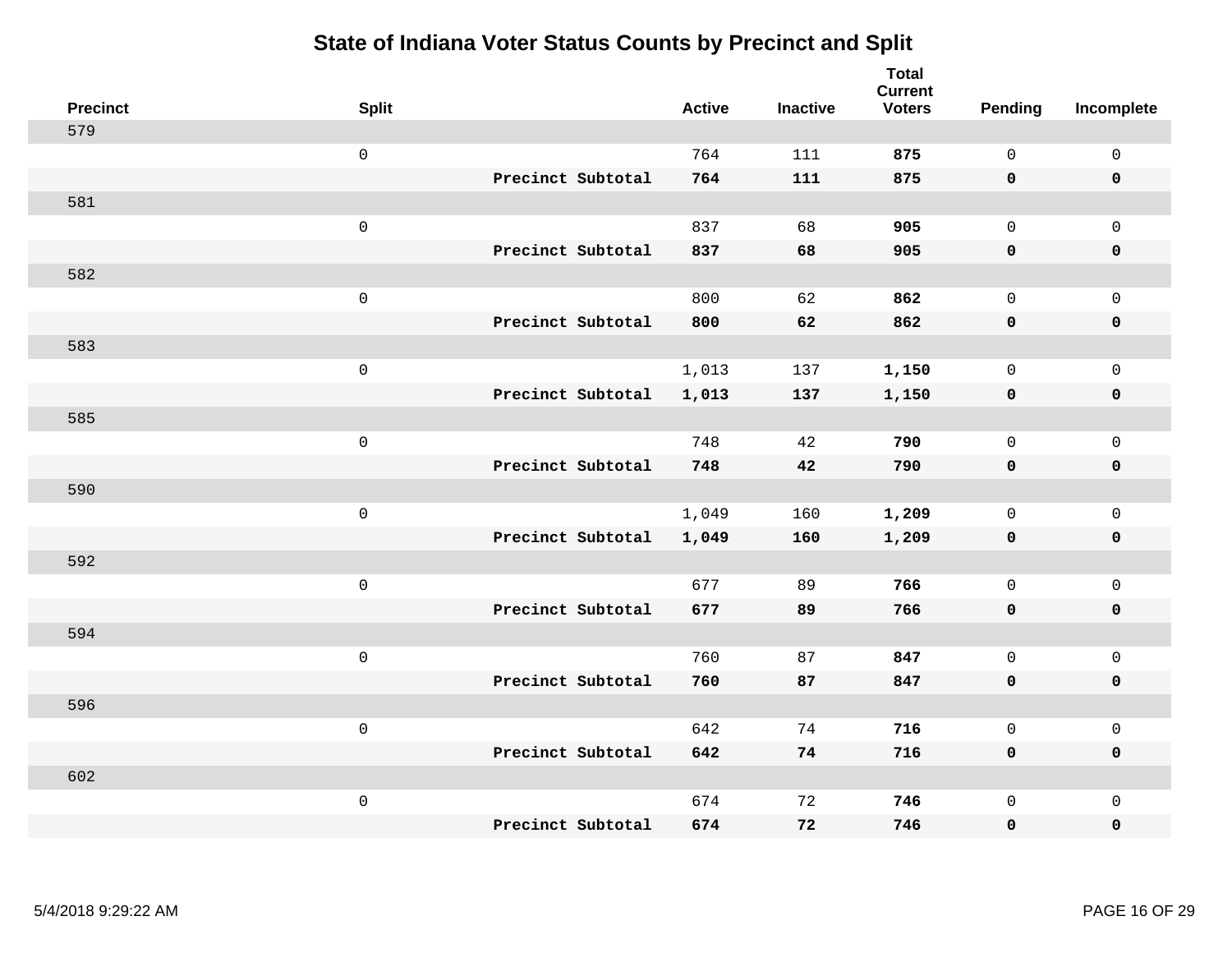| <b>Precinct</b> | <b>Split</b>        |                   | <b>Active</b> | <b>Inactive</b> | <b>Total</b><br><b>Current</b><br><b>Voters</b> | <b>Pending</b> | Incomplete          |
|-----------------|---------------------|-------------------|---------------|-----------------|-------------------------------------------------|----------------|---------------------|
| 603             |                     |                   |               |                 |                                                 |                |                     |
|                 | $\mathsf{O}\xspace$ |                   | 620           | 93              | 713                                             | $\mathbf 0$    | $\mathsf 0$         |
|                 |                     | Precinct Subtotal | 620           | 93              | 713                                             | $\mathbf 0$    | $\mathbf 0$         |
| 605             |                     |                   |               |                 |                                                 |                |                     |
|                 | $\mathbf 0$         |                   | 992           | 95              | 1,087                                           | $\mathsf{O}$   | $\mathbf 0$         |
|                 |                     | Precinct Subtotal | 992           | 95              | 1,087                                           | $\mathbf 0$    | $\pmb{0}$           |
| 607             |                     |                   |               |                 |                                                 |                |                     |
|                 | $\mathsf 0$         |                   | 856           | 118             | 974                                             | $\mathbf 0$    | $\mathsf{O}\xspace$ |
|                 |                     | Precinct Subtotal | 856           | 118             | 974                                             | $\mathbf 0$    | $\mathbf 0$         |
| 608             |                     |                   |               |                 |                                                 |                |                     |
|                 | $\mathbf 0$         |                   | 891           | 87              | 978                                             | $\mathbf 0$    | $\mathbf 0$         |
|                 |                     | Precinct Subtotal | 891           | 87              | 978                                             | $\mathbf 0$    | $\mathbf 0$         |
| 610             |                     |                   |               |                 |                                                 |                |                     |
|                 | $\mathbf 0$         |                   | 824           | 132             | 956                                             | $\Omega$       | $\mathbf{0}$        |
|                 |                     | Precinct Subtotal | 824           | 132             | 956                                             | $\mathbf 0$    | $\mathbf 0$         |
| 611             |                     |                   |               |                 |                                                 |                |                     |
|                 | $\mathbf 0$         |                   | $\mathbf 0$   | $\mathbf{1}$    | $\mathbf 1$                                     | $\mathsf{O}$   | $\mathsf{O}\xspace$ |
|                 |                     | Precinct Subtotal | 0             | $\mathbf{1}$    | $\mathbf{1}$                                    | $\mathbf 0$    | $\mathbf 0$         |
| 612             |                     |                   |               |                 |                                                 |                |                     |
|                 | $\mathbf 0$         |                   | 15            | 7               | 22                                              | $\mathbf 0$    | $\mathsf{O}\xspace$ |
|                 |                     | Precinct Subtotal | 15            | $7\phantom{.0}$ | 22                                              | $\mathbf 0$    | $\mathbf 0$         |
| 651             |                     |                   |               |                 |                                                 |                |                     |
|                 | $\mathbf 0$         |                   | 746           | 49              | 795                                             | $\mathbf 0$    | $\mathsf{O}\xspace$ |
|                 |                     | Precinct Subtotal | 746           | 49              | 795                                             | $\mathbf 0$    | $\mathbf 0$         |
| 652             |                     |                   |               |                 |                                                 |                |                     |
|                 | $\mathbf 0$         |                   | 918           | 56              | 974                                             | $\mathsf{O}$   | $\mathsf 0$         |
|                 |                     | Precinct Subtotal | 918           | 56              | 974                                             | $\mathbf 0$    | $\mathbf 0$         |
| 653             |                     |                   |               |                 |                                                 |                |                     |
|                 | $\mathbf 0$         |                   | 1,356         | 140             | 1,496                                           | $\mathsf{O}$   | $\mathbf 0$         |
|                 |                     | Precinct Subtotal | 1,356         | 140             | 1,496                                           | 0              | $\pmb{0}$           |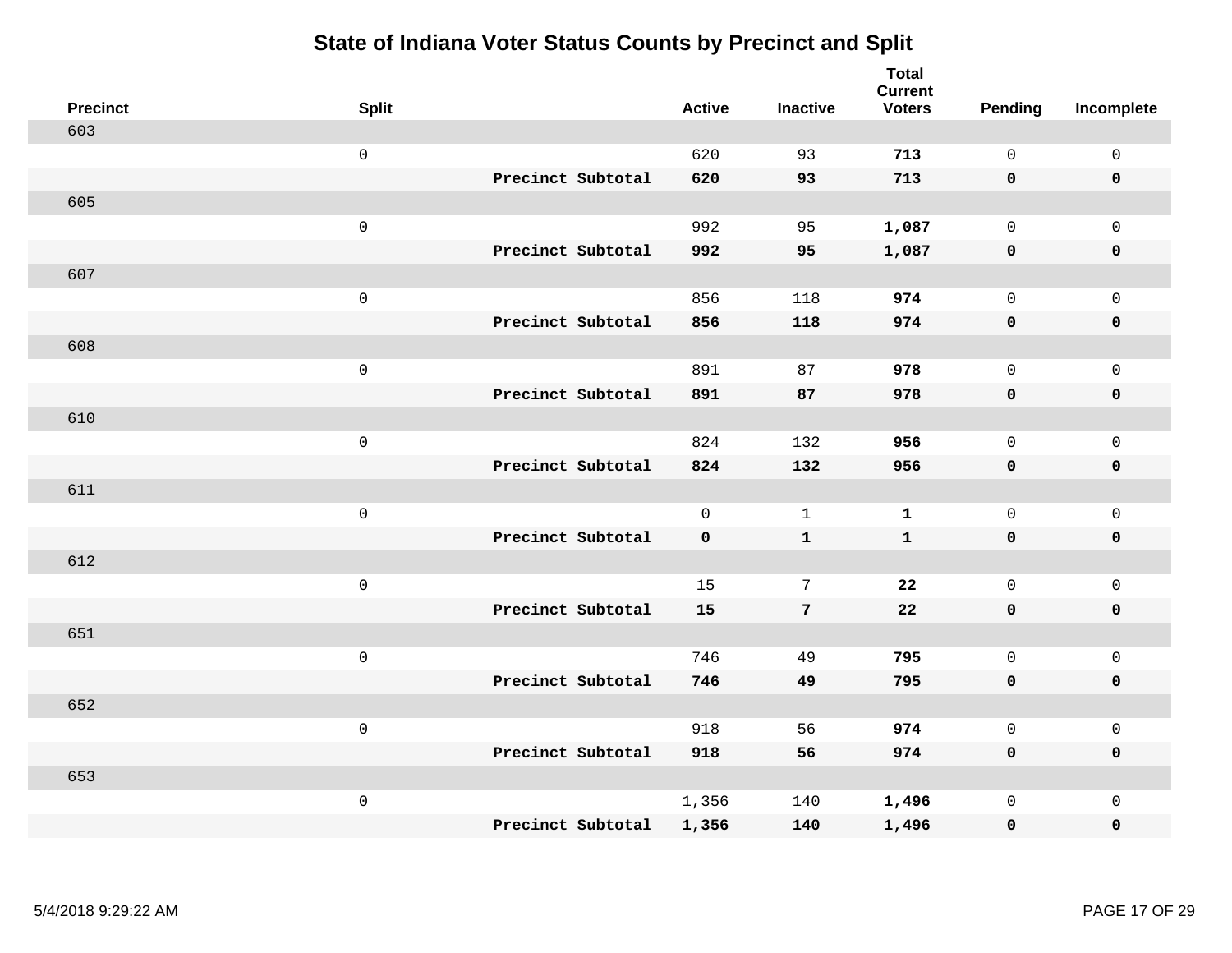| <b>Precinct</b> | <b>Split</b> |                   | <b>Active</b>  | <b>Inactive</b> | <b>Total</b><br><b>Current</b><br><b>Voters</b> | <b>Pending</b> | Incomplete          |
|-----------------|--------------|-------------------|----------------|-----------------|-------------------------------------------------|----------------|---------------------|
| 654             |              |                   |                |                 |                                                 |                |                     |
|                 | $\mathsf 0$  |                   | 966            | 90              | 1,056                                           | $\mathbf 0$    | $\mathsf 0$         |
|                 |              | Precinct Subtotal | 966            | 90              | 1,056                                           | $\mathbf 0$    | $\mathbf 0$         |
| 656             |              |                   |                |                 |                                                 |                |                     |
|                 | $\mathsf 0$  |                   | 1,030          | 120             | 1,150                                           | $\mathsf{O}$   | $\mathbf 0$         |
|                 |              | Precinct Subtotal | 1,030          | 120             | 1,150                                           | $\mathbf 0$    | $\pmb{0}$           |
| 658             |              |                   |                |                 |                                                 |                |                     |
|                 | $\mathsf 0$  |                   | 992            | 79              | 1,071                                           | $\mathbf 0$    | $\mathsf{O}\xspace$ |
|                 |              | Precinct Subtotal | 992            | 79              | 1,071                                           | $\mathbf 0$    | $\mathbf 0$         |
| 660             |              |                   |                |                 |                                                 |                |                     |
|                 | $\mathsf 0$  |                   | 705            | 125             | 830                                             | $\mathbf 0$    | $\mathsf{O}\xspace$ |
|                 |              | Precinct Subtotal | 705            | 125             | 830                                             | $\mathbf 0$    | $\pmb{0}$           |
| 662             |              |                   |                |                 |                                                 |                |                     |
|                 | $\mathsf 0$  |                   | 682            | 71              | 753                                             | $\mathbf 0$    | $\mathbf{0}$        |
|                 |              | Precinct Subtotal | 682            | 71              | 753                                             | $\mathbf 0$    | $\mathbf 0$         |
| 663             |              |                   |                |                 |                                                 |                |                     |
|                 | $\mathsf 0$  |                   | 1,052          | 108             | 1,160                                           | $\mathsf{O}$   | $\mathsf{O}\xspace$ |
|                 |              | Precinct Subtotal | 1,052          | 108             | 1,160                                           | $\mathbf 0$    | $\mathbf 0$         |
| 665             |              |                   |                |                 |                                                 |                |                     |
|                 | $\mathsf 0$  |                   | 900            | 62              | 962                                             | $\mathbf 0$    | $\mathsf{O}\xspace$ |
|                 |              | Precinct Subtotal | 900            | 62              | 962                                             | 0              | $\mathbf 0$         |
| 667             |              |                   |                |                 |                                                 |                |                     |
|                 | $\mathsf 0$  |                   | 41             | 3               | 44                                              | $\mathbf 0$    | $\mathsf{O}\xspace$ |
|                 |              | Precinct Subtotal | 41             | $\mathbf{3}$    | 44                                              | $\mathbf 0$    | $\mathbf 0$         |
| 668             |              |                   |                |                 |                                                 |                |                     |
|                 | $\mathbf 0$  |                   | $\mathbf{1}$   | $\mathsf{O}$    | $\mathbf 1$                                     | $\mathsf{O}$   | $\mathsf 0$         |
|                 |              | Precinct Subtotal | $\mathbf{1}$   | $\mathbf 0$     | $\mathbf 1$                                     | 0              | $\mathbf 0$         |
| 669             |              |                   |                |                 |                                                 |                |                     |
|                 | $\mathbf 0$  |                   | $\overline{a}$ | $\mathsf 0$     | $\mathbf{2}$                                    | $\mathsf{O}$   | $\mathbf 0$         |
|                 |              | Precinct Subtotal | $\mathbf{2}$   | $\pmb{0}$       | $\overline{a}$                                  | 0              | $\pmb{0}$           |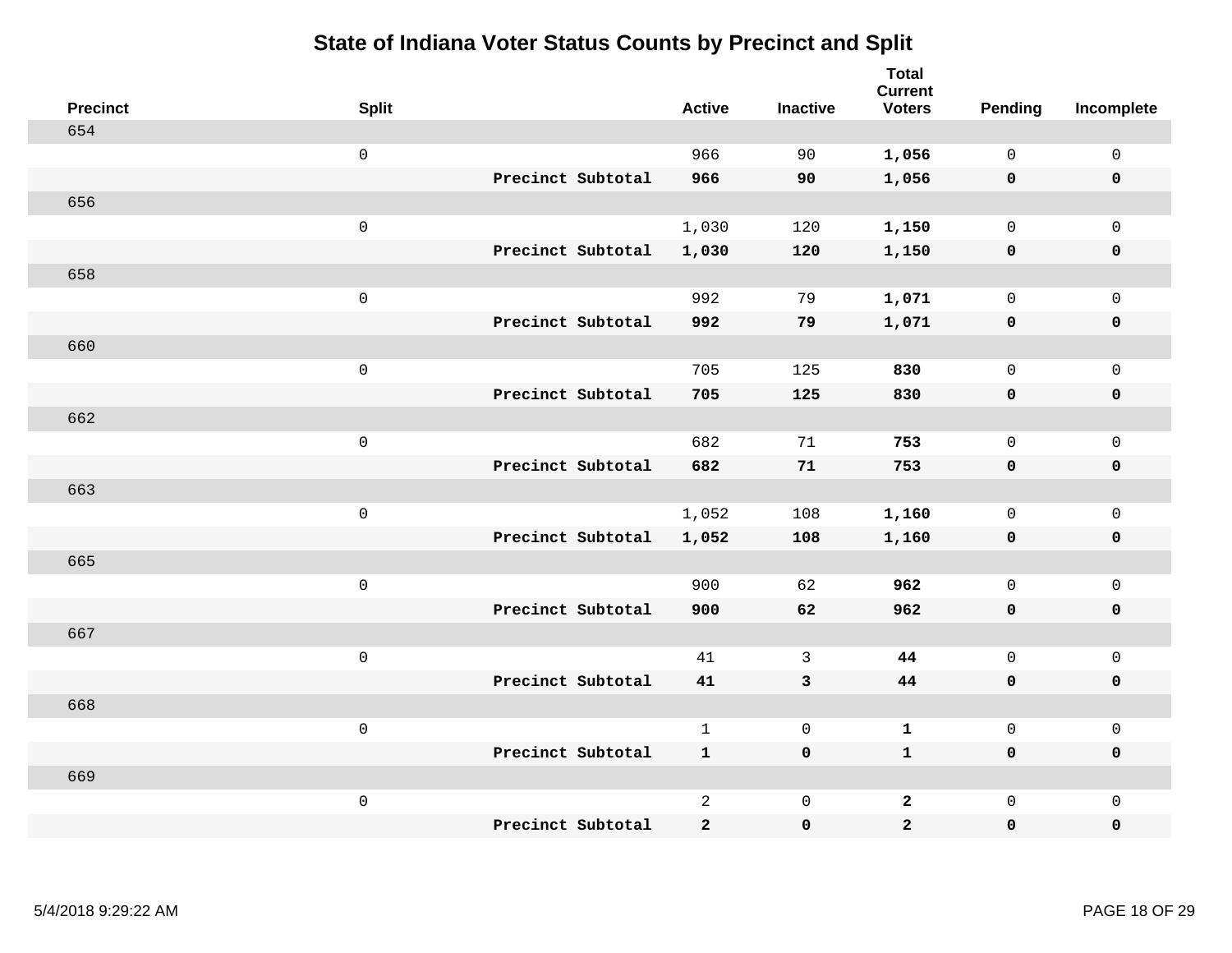| <b>Precinct</b> | <b>Split</b>        |                   | <b>Active</b> | <b>Inactive</b> | <b>Total</b><br><b>Current</b><br><b>Voters</b> | <b>Pending</b> | Incomplete          |
|-----------------|---------------------|-------------------|---------------|-----------------|-------------------------------------------------|----------------|---------------------|
| 670             |                     |                   |               |                 |                                                 |                |                     |
|                 | $\mathsf{O}$        |                   | 770           | 103             | 873                                             | $\mathbf 0$    | $\mathsf 0$         |
|                 |                     | Precinct Subtotal | 770           | 103             | 873                                             | $\mathbf 0$    | $\mathbf 0$         |
| 671             |                     |                   |               |                 |                                                 |                |                     |
|                 | $\mathsf{O}$        |                   | 923           | 98              | 1,021                                           | $\mathbf 0$    | $\mathsf{O}$        |
|                 |                     | Precinct Subtotal | 923           | 98              | 1,021                                           | $\mathbf 0$    | 0                   |
| 672             |                     |                   |               |                 |                                                 |                |                     |
|                 | $\mathsf 0$         |                   | 1,041         | 252             | 1,293                                           | $\mathbf 0$    | $\mathsf{O}\xspace$ |
|                 |                     | Precinct Subtotal | 1,041         | 252             | 1,293                                           | $\mathbf 0$    | $\pmb{0}$           |
| 674             |                     |                   |               |                 |                                                 |                |                     |
|                 | $\mathsf{O}\xspace$ |                   | 667           | 98              | 765                                             | $\mathsf{O}$   | $\mathsf{O}$        |
|                 |                     | Precinct Subtotal | 667           | 98              | 765                                             | 0              | 0                   |
| 675             |                     |                   |               |                 |                                                 |                |                     |
|                 | $\mathbf 0$         |                   | 23            | 3               | 26                                              | $\mathbf 0$    | $\mathsf{O}\xspace$ |
|                 |                     | Precinct Subtotal | 23            | $\mathbf{3}$    | 26                                              | $\mathbf 0$    | 0                   |
| 677             |                     |                   |               |                 |                                                 |                |                     |
|                 | $\mathsf{O}\xspace$ |                   | 15            | $\mathbf 0$     | 15                                              | $\mathbf 0$    | $\mathsf{O}\xspace$ |
|                 |                     | Precinct Subtotal | 15            | $\mathbf 0$     | 15                                              | 0              | 0                   |
| 678             |                     |                   |               |                 |                                                 |                |                     |
|                 | $\mathbf 0$         |                   | 564           | 71              | 635                                             | $\mathsf{O}$   | $\mathsf{O}$        |
|                 |                     | Precinct Subtotal | 564           | 71              | 635                                             | 0              | 0                   |
| 679             |                     |                   |               |                 |                                                 |                |                     |
|                 | $\mathbf 0$         |                   | 1,393         | 106             | 1,499                                           | $\mathsf{O}$   | $\mathsf{O}$        |
|                 |                     | Precinct Subtotal | 1,393         | 106             | 1,499                                           | 0              | 0                   |
| 682             |                     |                   |               |                 |                                                 |                |                     |
|                 | $\mathbf 0$         |                   | 797           | 285             | 1,082                                           | $\mathbf 0$    | $\mathsf{O}$        |
|                 |                     | Precinct Subtotal | 797           | 285             | 1,082                                           | $\mathbf 0$    | 0                   |
| 690             |                     |                   |               |                 |                                                 |                |                     |
|                 | $\mathbf 0$         |                   | 529           | 90              | 619                                             | $\mathsf{O}$   | $\mathsf{O}$        |
|                 |                     | Precinct Subtotal | 529           | 90              | 619                                             | 0              | 0                   |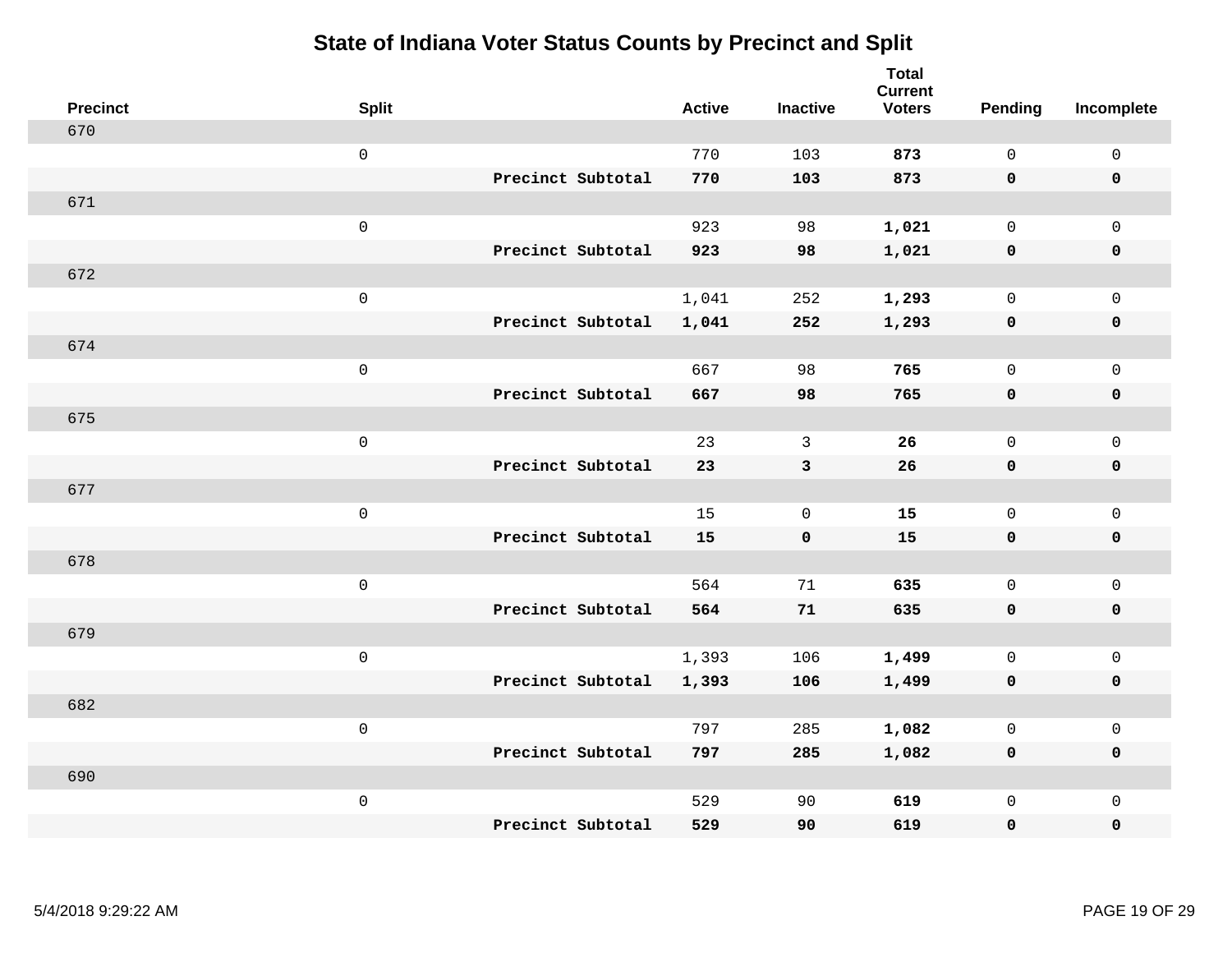| <b>Precinct</b> | <b>Split</b>        |                   | <b>Active</b> | <b>Inactive</b> | <b>Total</b><br><b>Current</b><br><b>Voters</b> | Pending      | Incomplete   |
|-----------------|---------------------|-------------------|---------------|-----------------|-------------------------------------------------|--------------|--------------|
| 692             |                     |                   |               |                 |                                                 |              |              |
|                 | $\mathsf 0$         |                   | 1,146         | 159             | 1,305                                           | 0            | $\mathbf 0$  |
|                 |                     | Precinct Subtotal | 1,146         | 159             | 1,305                                           | $\mathbf 0$  | $\mathbf 0$  |
| ABOITE B        |                     |                   |               |                 |                                                 |              |              |
|                 | $\mathsf{O}\xspace$ |                   | 1,083         | 60              | 1,143                                           | $\mathbf 0$  | $\mathbf 0$  |
|                 |                     | Precinct Subtotal | 1,083         | 60              | 1,143                                           | 0            | $\mathbf 0$  |
| ABOITE C        |                     |                   |               |                 |                                                 |              |              |
|                 | $\mathsf{O}\xspace$ |                   | 1,239         | 87              | 1,326                                           | 0            | $\mathbf 0$  |
|                 |                     | Precinct Subtotal | 1,239         | 87              | 1,326                                           | 0            | $\mathbf 0$  |
| ABOITE J        |                     |                   |               |                 |                                                 |              |              |
|                 | $\mathsf{O}\xspace$ |                   | 1,399         | 67              | 1,466                                           | 0            | $\mathbf 0$  |
|                 |                     | Precinct Subtotal | 1,399         | 67              | 1,466                                           | 0            | $\mathbf 0$  |
| ABOITE K        |                     |                   |               |                 |                                                 |              |              |
|                 | $\mathsf{O}\xspace$ |                   | 781           | 39              | 820                                             | 0            | $\mathbf{0}$ |
|                 |                     | Precinct Subtotal | 781           | 39              | 820                                             | 0            | $\mathbf 0$  |
| ABOITE L        |                     |                   |               |                 |                                                 |              |              |
|                 | $\mathbf 0$         |                   | 267           | 12              | 279                                             | 0            | $\mathbf 0$  |
|                 |                     | Precinct Subtotal | 267           | 12              | 279                                             | $\mathbf 0$  | $\mathbf 0$  |
| ABOITE N        |                     |                   |               |                 |                                                 |              |              |
|                 | $\mathsf 0$         |                   | 1,000         | 77              | 1,077                                           | 0            | $\mathsf{O}$ |
|                 |                     | Precinct Subtotal | 1,000         | 77              | 1,077                                           | $\mathbf 0$  | 0            |
| ABOITE T        |                     |                   |               |                 |                                                 |              |              |
|                 | $\mathsf{O}\xspace$ |                   | 1,688         | 80              | 1,768                                           | $\mathsf{O}$ | $\mathbf 0$  |
|                 |                     | Precinct Subtotal | 1,688         | 80              | 1,768                                           | 0            | $\mathbf 0$  |
| ABOITE U        |                     |                   |               |                 |                                                 |              |              |
|                 | $\mathbf 0$         |                   | 1,035         | 54              | 1,089                                           | 0            | $\mathbf 0$  |
|                 |                     | Precinct Subtotal | 1,035         | 54              | 1,089                                           | 0            | $\mathbf 0$  |
| ABOITE Z        |                     |                   |               |                 |                                                 |              |              |
|                 | $\mathsf{O}\xspace$ |                   | 476           | 45              | 521                                             | 0            | $\mathbf{0}$ |
|                 |                     | Precinct Subtotal | 476           | 45              | 521                                             | 0            | $\mathbf 0$  |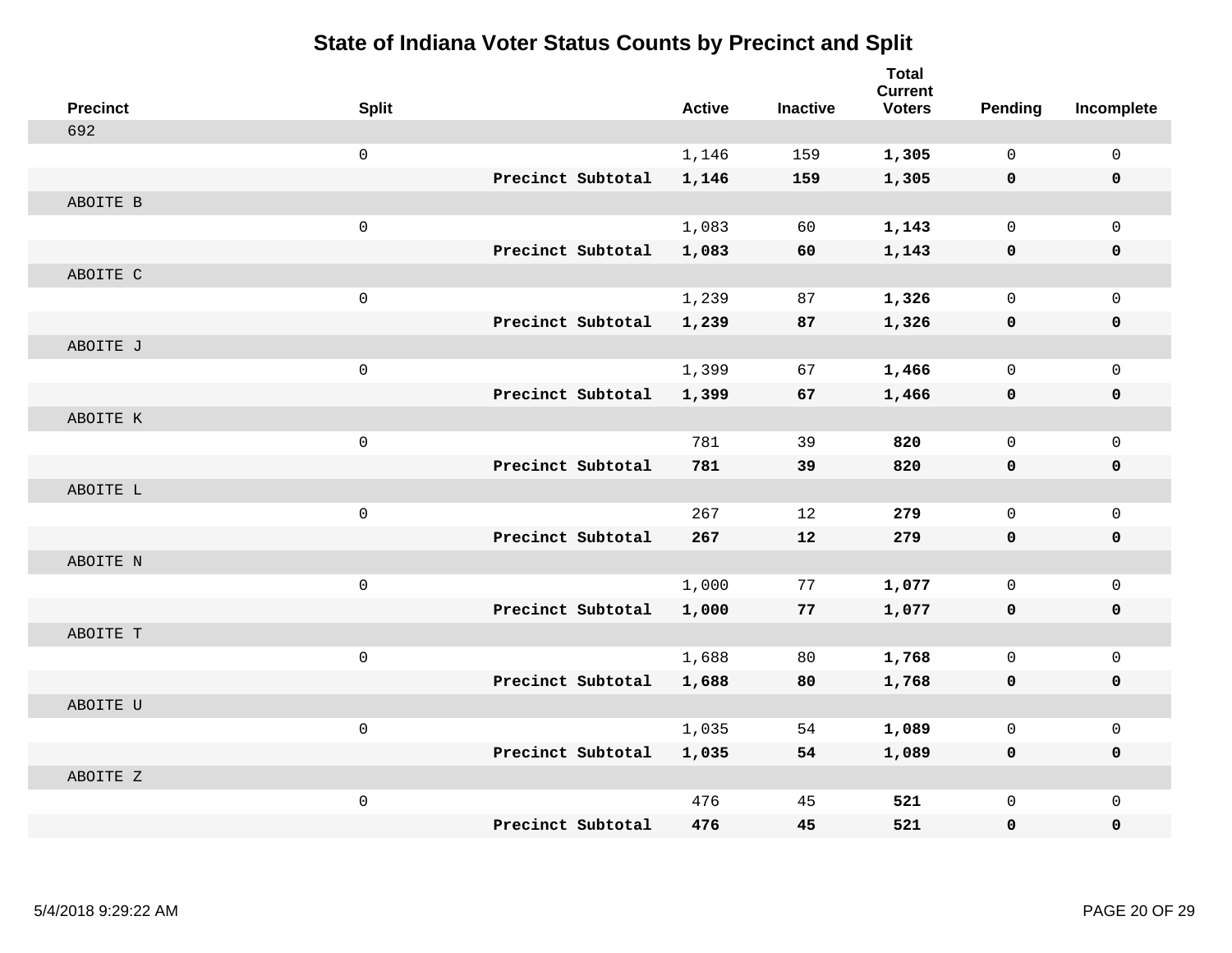| <b>Precinct</b> | <b>Split</b> |                   | <b>Active</b>           | <b>Inactive</b> | <b>Total</b><br><b>Current</b><br><b>Voters</b> | Pending      | Incomplete   |
|-----------------|--------------|-------------------|-------------------------|-----------------|-------------------------------------------------|--------------|--------------|
| ADAMS B1        |              |                   |                         |                 |                                                 |              |              |
|                 | $\mathbf{0}$ |                   | 124                     | 8               | 132                                             | $\Omega$     | $\mathbf 0$  |
|                 |              | Precinct Subtotal | 124                     | 8               | 132                                             | $\mathbf 0$  | $\mathbf 0$  |
| ADAMS B2        |              |                   |                         |                 |                                                 |              |              |
|                 | $\mathsf 0$  |                   | 23                      | $\mathbf{1}$    | 24                                              | $\mathbf 0$  | $\mathbf{0}$ |
|                 |              | Precinct Subtotal | 23                      | $\mathbf{1}$    | 24                                              | $\mathbf{0}$ | 0            |
| ADAMS C         |              |                   |                         |                 |                                                 |              |              |
|                 | $\mathsf 0$  |                   | 17                      | 2               | 19                                              | $\mathbf 0$  | $\mathbf 0$  |
|                 |              | Precinct Subtotal | 17                      | $\overline{2}$  | 19                                              | $\mathbf 0$  | 0            |
| ADAMS E         |              |                   |                         |                 |                                                 |              |              |
|                 | $\mathsf 0$  |                   | 241                     | 5               | 246                                             | $\mathbf 0$  | $\mathbf 0$  |
|                 |              | Precinct Subtotal | 241                     | 5               | 246                                             | $\mathbf 0$  | 0            |
| ADAMS F         |              |                   |                         |                 |                                                 |              |              |
|                 | $\mathbf 0$  |                   | 128                     | 2               | 130                                             | $\Omega$     | $\mathbf 0$  |
|                 |              | Precinct Subtotal | 128                     | $\overline{2}$  | 130                                             | $\mathbf 0$  | 0            |
| ADAMS G         |              |                   |                         |                 |                                                 |              |              |
|                 | $\mathsf 0$  |                   | 737                     | 41              | 778                                             | $\mathbf 0$  | $\mathbf 0$  |
|                 |              | Precinct Subtotal | 737                     | 41              | 778                                             | $\mathbf 0$  | 0            |
| ADAMS N         |              |                   |                         |                 |                                                 |              |              |
|                 | $\mathbf 0$  |                   | $\overline{4}$          | $\mathbf 0$     | 4                                               | $\mathbf 0$  | $\mathbf 0$  |
|                 |              | Precinct Subtotal | $\overline{\mathbf{4}}$ | $\mathbf 0$     | $\overline{4}$                                  | $\mathbf 0$  | 0            |
| CEDAR CREEK A   |              |                   |                         |                 |                                                 |              |              |
|                 | $\mathsf 0$  |                   | 1,003                   | 31              | 1,034                                           | $\mathbf 0$  | $\mathbf 0$  |
|                 |              | Precinct Subtotal | 1,003                   | 31              | 1,034                                           | 0            | 0            |
| CEDAR CREEK B   |              |                   |                         |                 |                                                 |              |              |
|                 | $\mathbf 0$  |                   | 1,017                   | 49              | 1,066                                           | $\mathbf 0$  | $\mathbf 0$  |
|                 |              | Precinct Subtotal | 1,017                   | 49              | 1,066                                           | 0            | 0            |
| CEDAR CREEK C   |              |                   |                         |                 |                                                 |              |              |
|                 | $\mathsf 0$  |                   | 658                     | 99              | 757                                             | $\mathbf 0$  | $\mathbf 0$  |
|                 |              | Precinct Subtotal | 658                     | 99              | 757                                             | $\mathbf 0$  | $\Omega$     |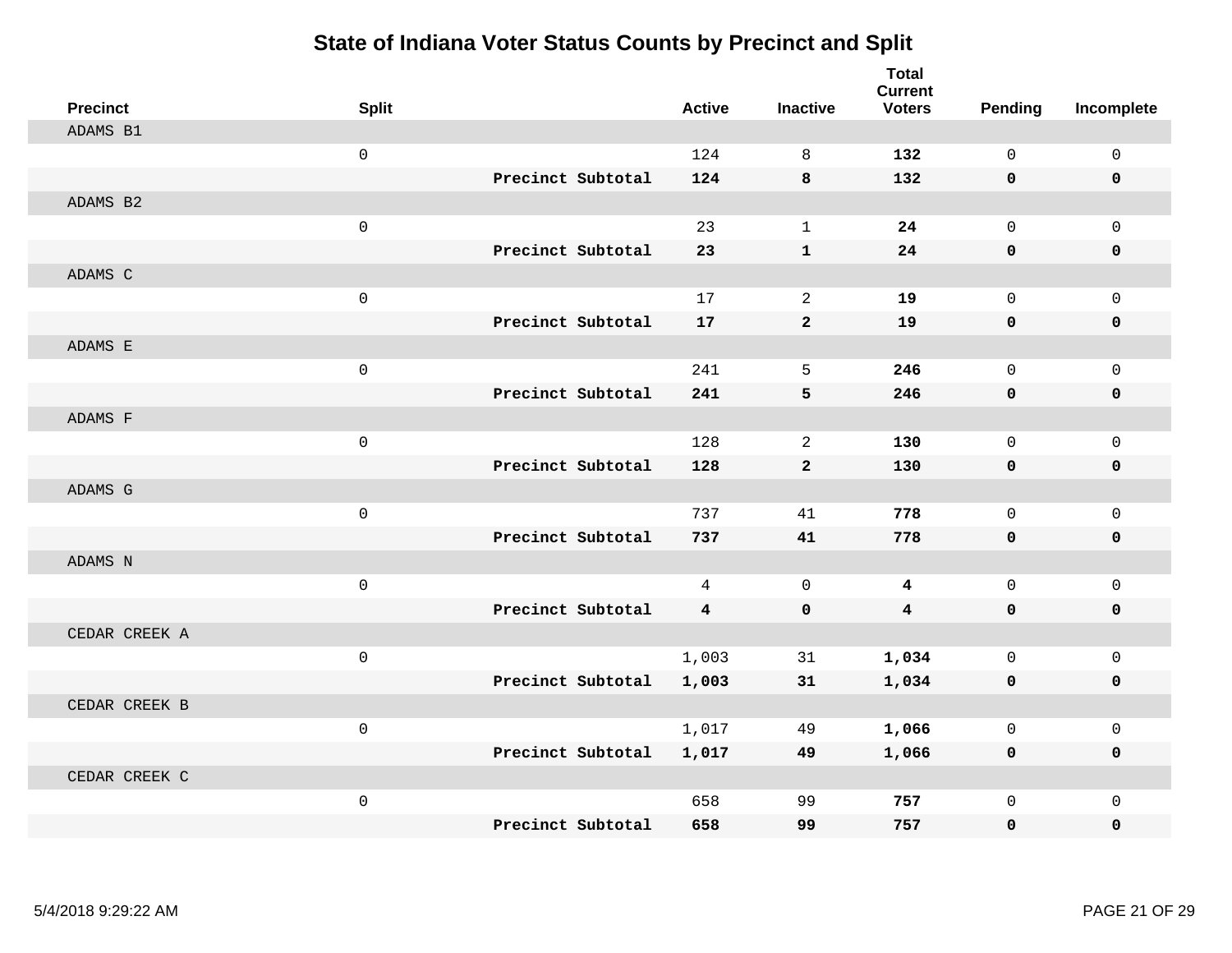| <b>Precinct</b> | <b>Split</b> |                   | <b>Active</b> | <b>Inactive</b> | <b>Total</b><br><b>Current</b><br><b>Voters</b> | Pending      | Incomplete   |
|-----------------|--------------|-------------------|---------------|-----------------|-------------------------------------------------|--------------|--------------|
| CEDAR CREEK D   |              |                   |               |                 |                                                 |              |              |
|                 | $\mathbf 0$  |                   | 1,134         | 44              | 1,178                                           | $\Omega$     | $\mathbf 0$  |
|                 |              | Precinct Subtotal | 1,134         | 44              | 1,178                                           | $\mathbf 0$  | $\mathbf 0$  |
| CEDAR CREEK E   |              |                   |               |                 |                                                 |              |              |
|                 | $\mathsf 0$  |                   | 1,141         | 49              | 1,190                                           | $\mathbf 0$  | $\mathbf 0$  |
|                 |              | Precinct Subtotal | 1,141         | 49              | 1,190                                           | $\mathbf 0$  | 0            |
| CEDAR CREEK F   |              |                   |               |                 |                                                 |              |              |
|                 | $\mathsf 0$  |                   | 546           | 22              | 568                                             | $\mathbf{0}$ | $\mathbf 0$  |
|                 |              | Precinct Subtotal | 546           | 22              | 568                                             | $\mathbf 0$  | 0            |
| EEL RIVER A     |              |                   |               |                 |                                                 |              |              |
|                 | $\mathsf 0$  |                   | 902           | 33              | 935                                             | $\Omega$     | $\mathbf 0$  |
|                 |              | Precinct Subtotal | 902           | 33              | 935                                             | $\mathbf 0$  | 0            |
| EEL RIVER B     |              |                   |               |                 |                                                 |              |              |
|                 | $\mathbf 0$  |                   | 1,225         | 61              | 1,286                                           | $\Omega$     | $\mathbf 0$  |
|                 |              | Precinct Subtotal | 1,225         | 61              | 1,286                                           | 0            | 0            |
| GRABILL         |              |                   |               |                 |                                                 |              |              |
|                 | $\mathsf{O}$ |                   | 626           | 34              | 660                                             | $\mathbf 0$  | $\mathbf{0}$ |
|                 |              | Precinct Subtotal | 626           | 34              | 660                                             | $\mathbf 0$  | 0            |
| HUNTERTOWN A    |              |                   |               |                 |                                                 |              |              |
|                 | $\mathsf{O}$ |                   | 1,044         | 85              | 1,129                                           | $\mathbf 0$  | $\mathbf 0$  |
|                 |              | Precinct Subtotal | 1,044         | 85              | 1,129                                           | 0            | 0            |
| HUNTERTOWN B    |              |                   |               |                 |                                                 |              |              |
|                 | $\mathsf 0$  |                   | 1,434         | 87              | 1,521                                           | $\mathbf 0$  | $\mathbf{0}$ |
|                 |              | Precinct Subtotal | 1,434         | 87              | 1,521                                           | 0            | 0            |
| HUNTERTOWN C    |              |                   |               |                 |                                                 |              |              |
|                 | $\mathbf 0$  |                   | 733           | 45              | 778                                             | $\Omega$     | $\mathbf 0$  |
|                 |              | Precinct Subtotal | 733           | 45              | 778                                             | 0            | 0            |
| HUNTERTOWN D    |              |                   |               |                 |                                                 |              |              |
|                 | $\mathsf{O}$ |                   | 1,179         | 55              | 1,234                                           | $\mathbf 0$  | $\mathbf{0}$ |
|                 |              | Precinct Subtotal | 1,179         | 55              | 1,234                                           | 0            | $\Omega$     |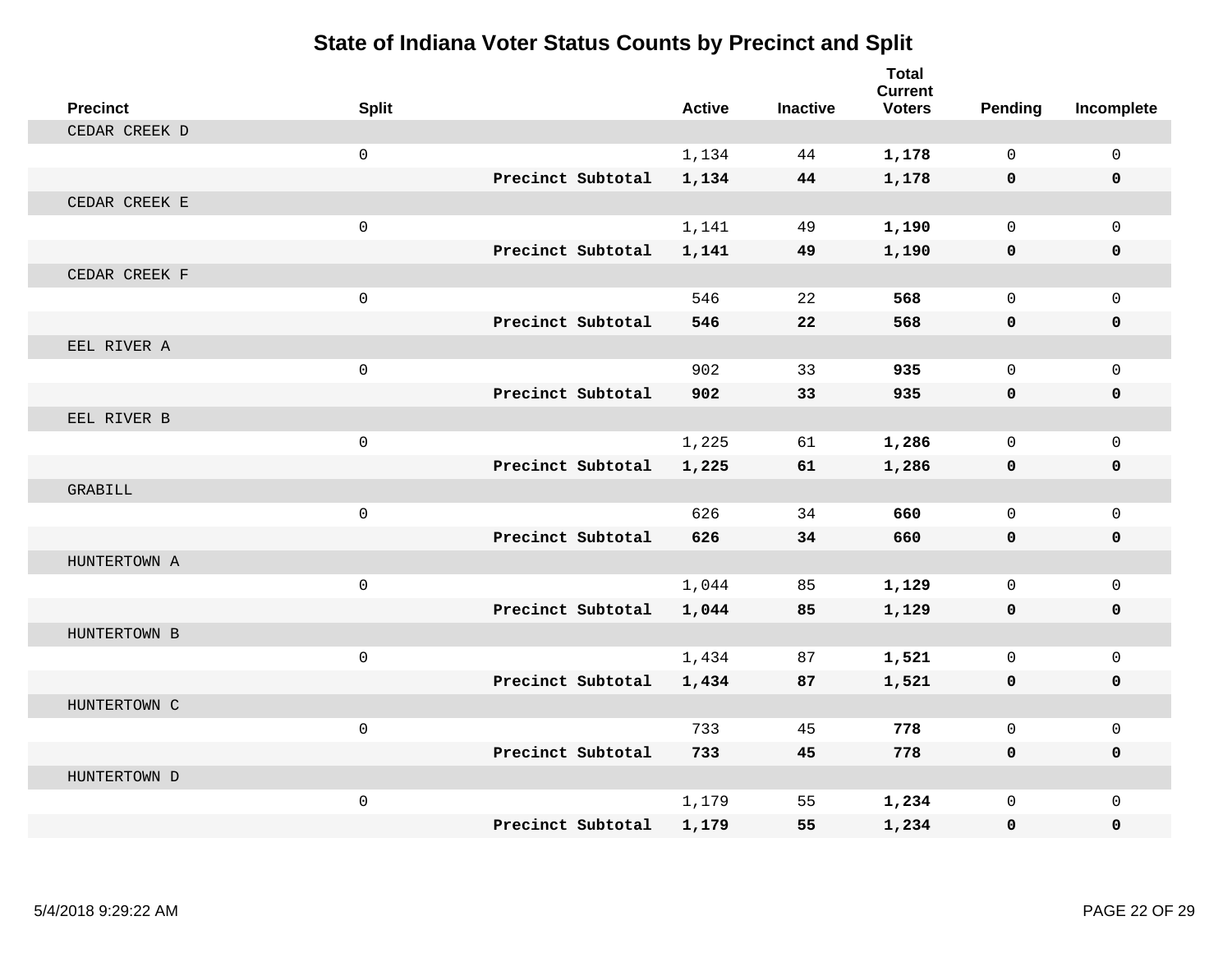| <b>Precinct</b>  | <b>Split</b>        |                   | <b>Active</b> | <b>Inactive</b> | <b>Total</b><br><b>Current</b><br><b>Voters</b> | <b>Pending</b> | Incomplete   |
|------------------|---------------------|-------------------|---------------|-----------------|-------------------------------------------------|----------------|--------------|
| HUNTERTOWN ER    |                     |                   |               |                 |                                                 |                |              |
|                  | $\mathsf{O}\xspace$ |                   | 598           | 49              | 647                                             | $\mathbf 0$    | $\mathsf 0$  |
|                  |                     | Precinct Subtotal | 598           | 49              | 647                                             | $\mathbf{0}$   | 0            |
| <b>JACKSON</b>   |                     |                   |               |                 |                                                 |                |              |
|                  | $\mathsf{O}\xspace$ |                   | 340           | 17              | 357                                             | $\mathbf 0$    | $\Omega$     |
|                  |                     | Precinct Subtotal | 340           | 17              | 357                                             | $\mathbf 0$    | 0            |
| <b>JEFFERSON</b> |                     |                   |               |                 |                                                 |                |              |
|                  | $\mathbf 0$         |                   | 1,217         | 41              | 1,258                                           | $\mathbf 0$    | $\mathbf 0$  |
|                  |                     | Precinct Subtotal | 1,217         | 41              | 1,258                                           | $\mathbf 0$    | 0            |
| LAFAYETTE A      |                     |                   |               |                 |                                                 |                |              |
|                  | $\mathsf{O}\xspace$ |                   | 1,122         | 57              | 1,179                                           | $\mathbf 0$    | $\mathbf{0}$ |
|                  |                     | Precinct Subtotal | 1,122         | 57              | 1,179                                           | 0              | 0            |
| LAFAYETTE B      |                     |                   |               |                 |                                                 |                |              |
|                  | $\mathbf 0$         |                   | 824           | 32              | 856                                             | $\Omega$       | $\Omega$     |
|                  |                     | Precinct Subtotal | 824           | 32              | 856                                             | $\mathbf{0}$   | $\mathbf 0$  |
| LAFAYETTE C      |                     |                   |               |                 |                                                 |                |              |
|                  | $\mathbf 0$         |                   | 659           | 59              | 718                                             | $\mathbf{0}$   | $\mathbf{0}$ |
|                  |                     | Precinct Subtotal | 659           | 59              | 718                                             | $\mathbf 0$    | 0            |
| LAKE A           |                     |                   |               |                 |                                                 |                |              |
|                  | $\mathbf 0$         |                   | 712           | 22              | 734                                             | $\Omega$       | $\mathbf 0$  |
|                  |                     | Precinct Subtotal | 712           | 22              | 734                                             | $\mathbf 0$    | 0            |
| LAKE B           |                     |                   |               |                 |                                                 |                |              |
|                  | $\mathsf{O}\xspace$ |                   | 1,200         | 31              | 1,231                                           | $\mathbf 0$    | $\mathbf{0}$ |
|                  |                     | Precinct Subtotal | 1,200         | 31              | 1,231                                           | 0              | 0            |
| LEO-CEDARVILLE A |                     |                   |               |                 |                                                 |                |              |
|                  | $\mathsf{O}\xspace$ |                   | 1,380         | 88              | 1,468                                           | $\mathbf 0$    | $\mathbf{0}$ |
|                  |                     | Precinct Subtotal | 1,380         | 88              | 1,468                                           | $\mathbf 0$    | 0            |
| LEO-CEDARVILLE B |                     |                   |               |                 |                                                 |                |              |
|                  | $\mathsf{O}\xspace$ |                   | 1,092         | 79              | 1,171                                           | $\mathbf 0$    | $\mathbf{0}$ |
|                  |                     | Precinct Subtotal | 1,092         | 79              | 1,171                                           | 0              | 0            |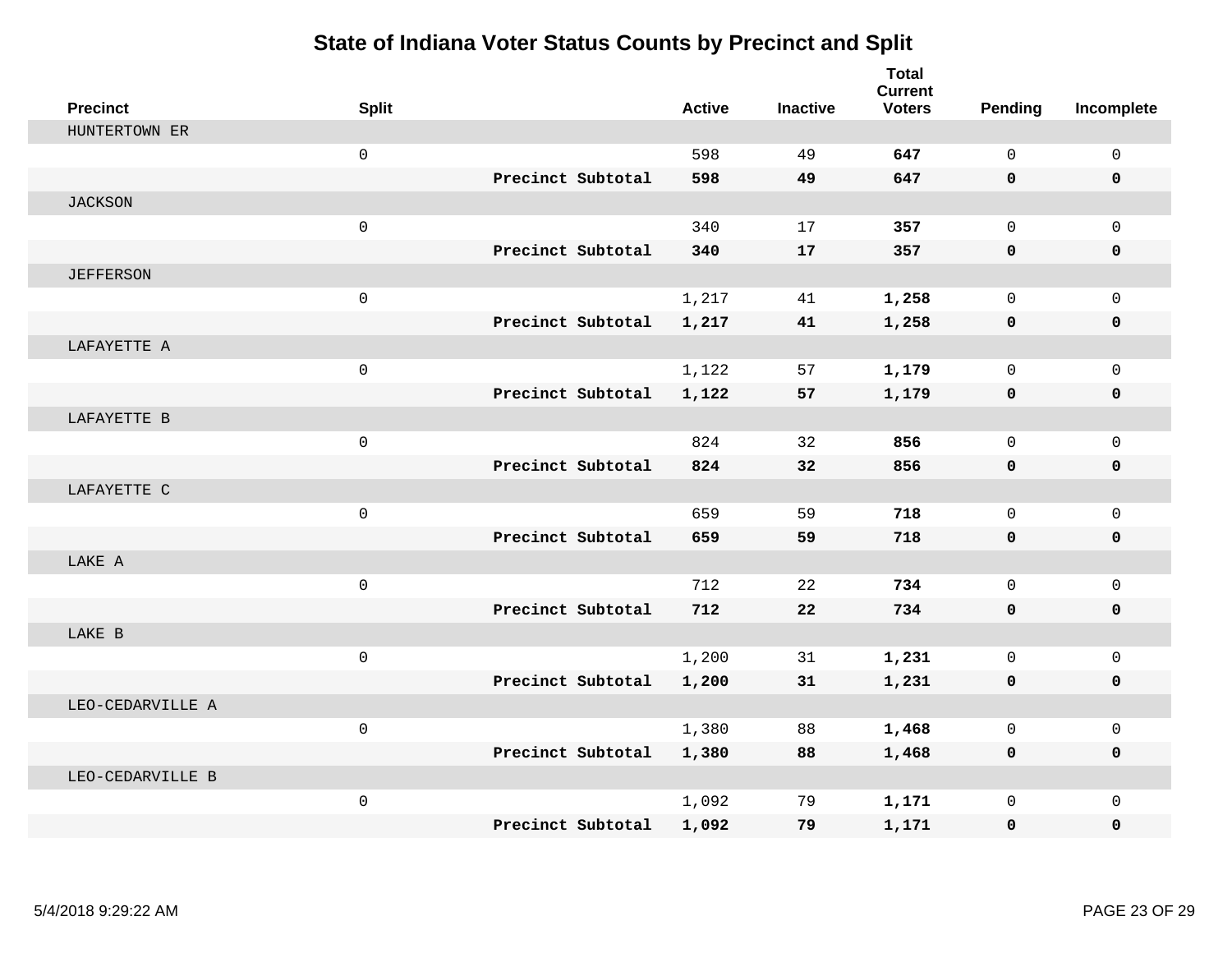| <b>Precinct</b> | <b>Split</b>        |                   | <b>Active</b> | <b>Inactive</b> | <b>Total</b><br><b>Current</b><br><b>Voters</b> | Pending      | Incomplete   |
|-----------------|---------------------|-------------------|---------------|-----------------|-------------------------------------------------|--------------|--------------|
| MADISON         |                     |                   |               |                 |                                                 |              |              |
|                 | $\mathsf{O}\xspace$ |                   | 1,167         | 64              | 1,231                                           | $\mathbf 0$  | $\mathbf{0}$ |
|                 |                     | Precinct Subtotal | 1,167         | 64              | 1,231                                           | $\mathbf 0$  | $\mathbf 0$  |
| MARION A        |                     |                   |               |                 |                                                 |              |              |
|                 | $\mathsf{O}\xspace$ |                   | 802           | 33              | 835                                             | $\mathbf 0$  | $\mathbf{0}$ |
|                 |                     | Precinct Subtotal | 802           | 33              | 835                                             | $\mathbf 0$  | 0            |
| MARION B        |                     |                   |               |                 |                                                 |              |              |
|                 | $\mathsf{O}\xspace$ |                   | 852           | 23              | 875                                             | 0            | $\mathbf 0$  |
|                 |                     | Precinct Subtotal | 852           | 23              | 875                                             | $\mathbf 0$  | 0            |
| MARION C        |                     |                   |               |                 |                                                 |              |              |
|                 | $\mathsf{O}\xspace$ |                   | 903           | 25              | 928                                             | $\mathsf{O}$ | $\mathbf 0$  |
|                 |                     | Precinct Subtotal | 903           | 25              | 928                                             | $\mathbf 0$  | 0            |
| MAUMEE          |                     |                   |               |                 |                                                 |              |              |
|                 | $\mathsf{O}\xspace$ |                   | 663           | 49              | 712                                             | $\mathbf 0$  | $\mathbf 0$  |
|                 |                     | Precinct Subtotal | 663           | 49              | 712                                             | 0            | 0            |
| MILAN           |                     |                   |               |                 |                                                 |              |              |
|                 | $\mathsf{O}\xspace$ |                   | 1,601         | 67              | 1,668                                           | $\mathbf 0$  | $\mathbf 0$  |
|                 |                     | Precinct Subtotal | 1,601         | 67              | 1,668                                           | 0            | 0            |
| MONROE          |                     |                   |               |                 |                                                 |              |              |
|                 | $\mathsf 0$         |                   | 486           | 19              | 505                                             | $\mathbf 0$  | $\mathbf 0$  |
|                 |                     | Precinct Subtotal | 486           | 19              | 505                                             | 0            | 0            |
| MONROEVILLE     |                     |                   |               |                 |                                                 |              |              |
|                 | $\mathbf 0$         |                   | 741           | 44              | 785                                             | $\mathbf 0$  | $\mathbf 0$  |
|                 |                     | Precinct Subtotal | 741           | 44              | 785                                             | $\mathbf 0$  | 0            |
| NH 1            |                     |                   |               |                 |                                                 |              |              |
|                 | $\mathsf 0$         |                   | 1,146         | 61              | 1,207                                           | 0            | $\mathbf 0$  |
|                 |                     | Precinct Subtotal | 1,146         | 61              | 1,207                                           | 0            | 0            |
| NH 1J           |                     |                   |               |                 |                                                 |              |              |
|                 | $\mathsf 0$         |                   | 183           | 9               | 192                                             | $\mathsf{O}$ | $\mathbf 0$  |
|                 |                     | Precinct Subtotal | 183           | 9               | 192                                             | 0            | 0            |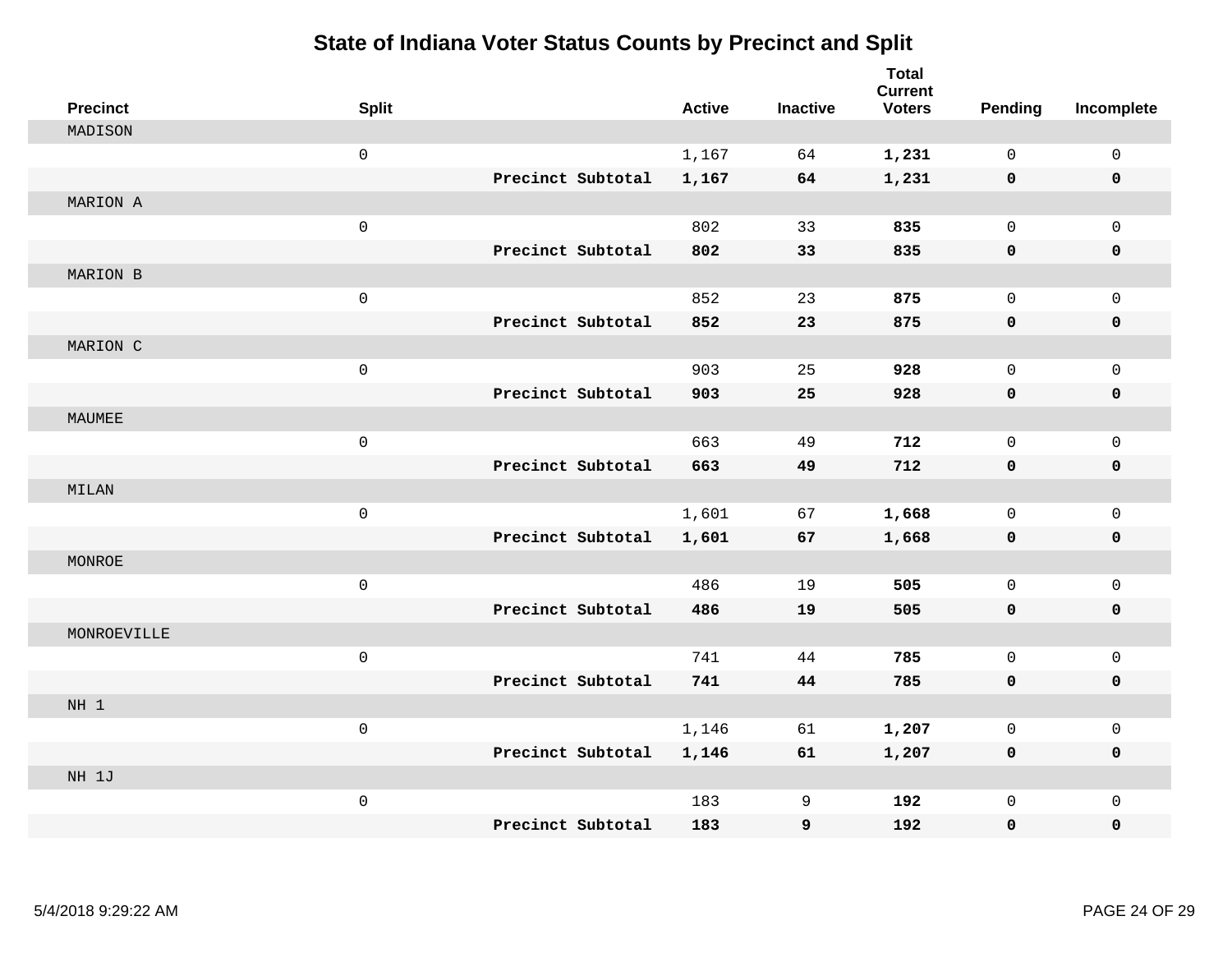| <b>Precinct</b> | <b>Split</b>        |                   | <b>Active</b>  | <b>Inactive</b> | <b>Total</b><br><b>Current</b><br><b>Voters</b> | <b>Pending</b> | Incomplete   |
|-----------------|---------------------|-------------------|----------------|-----------------|-------------------------------------------------|----------------|--------------|
| NH 1SJ          |                     |                   |                |                 |                                                 |                |              |
|                 | $\mathsf{O}\xspace$ |                   | 699            | 38              | 737                                             | $\mathsf{O}$   | $\mathsf 0$  |
|                 |                     | Precinct Subtotal | 699            | 38              | 737                                             | $\mathbf 0$    | $\mathbf 0$  |
| NH 2A           |                     |                   |                |                 |                                                 |                |              |
|                 | $\mathsf{O}\xspace$ |                   | 1,710          | 111             | 1,821                                           | $\mathsf{O}$   | $\mathbf 0$  |
|                 |                     | Precinct Subtotal | 1,710          | 111             | 1,821                                           | $\mathbf 0$    | $\mathbf 0$  |
| $NH 2J-1$       |                     |                   |                |                 |                                                 |                |              |
|                 | $\mathsf{O}\xspace$ |                   | 25             | $\mathbf 0$     | 25                                              | 0              | $\mathbf 0$  |
|                 |                     | Precinct Subtotal | 25             | $\mathbf 0$     | 25                                              | 0              | $\mathbf 0$  |
| $NH 2J-2$       |                     |                   |                |                 |                                                 |                |              |
|                 | $\mathsf{O}\xspace$ |                   | 31             | $\mathbf{1}$    | 32                                              | 0              | $\mathsf{O}$ |
|                 |                     | Precinct Subtotal | 31             | $\mathbf{1}$    | 32                                              | $\mathbf 0$    | $\pmb{0}$    |
| NH 2J-3         |                     |                   |                |                 |                                                 |                |              |
|                 | $\mathsf{O}\xspace$ |                   | $\overline{4}$ | $\mathbf{1}$    | 5                                               | 0              | $\mathbf 0$  |
|                 |                     | Precinct Subtotal | 4              | $\mathbf{1}$    | 5                                               | 0              | $\mathbf 0$  |
| NH 2J-4         |                     |                   |                |                 |                                                 |                |              |
|                 | $\mathsf{O}\xspace$ |                   | 5              | $\mathbf 0$     | 5                                               | 0              | $\mathbf 0$  |
|                 |                     | Precinct Subtotal | 5              | 0               | 5                                               | $\mathbf 0$    | $\mathbf 0$  |
| NH 3A           |                     |                   |                |                 |                                                 |                |              |
|                 | $\mathsf{O}\xspace$ |                   | 1,017          | 51              | 1,068                                           | 0              | $\mathsf{O}$ |
|                 |                     | Precinct Subtotal | 1,017          | 51              | 1,068                                           | $\mathbf 0$    | 0            |
| NH 3B           |                     |                   |                |                 |                                                 |                |              |
|                 | $\mathsf{O}\xspace$ |                   | 1,050          | 45              | 1,095                                           | 0              | $\mathsf{O}$ |
|                 |                     | Precinct Subtotal | 1,050          | 45              | 1,095                                           | 0              | $\mathbf 0$  |
| NH 4A           |                     |                   |                |                 |                                                 |                |              |
|                 | $\mathbf 0$         |                   | 1,077          | 114             | 1,191                                           | 0              | $\mathsf{O}$ |
|                 |                     | Precinct Subtotal | 1,077          | 114             | 1,191                                           | 0              | $\mathbf 0$  |
| NH 4B           |                     |                   |                |                 |                                                 |                |              |
|                 | $\mathsf{O}\xspace$ |                   | 901            | 47              | 948                                             | 0              | $\mathsf{O}$ |
|                 |                     | Precinct Subtotal | 901            | 47              | 948                                             | 0              | $\mathbf 0$  |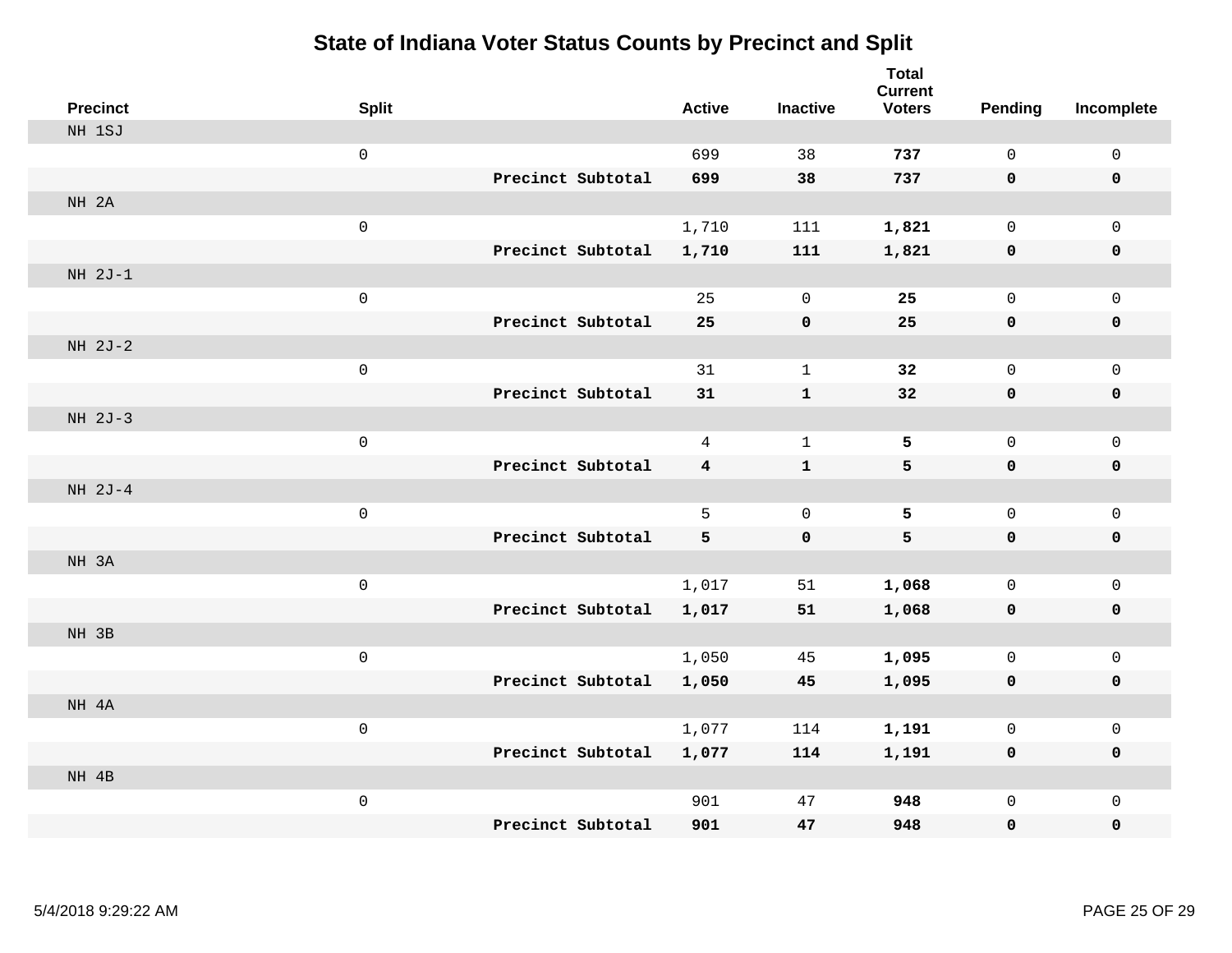| <b>Precinct</b> | <b>Split</b>        |                   | <b>Active</b> | <b>Inactive</b> | <b>Total</b><br><b>Current</b><br><b>Voters</b> | <b>Pending</b> | Incomplete   |
|-----------------|---------------------|-------------------|---------------|-----------------|-------------------------------------------------|----------------|--------------|
| NH 5A           |                     |                   |               |                 |                                                 |                |              |
|                 | $\mathsf{O}\xspace$ |                   | 33            | 16              | 49                                              | 0              | $\mathsf 0$  |
|                 |                     | Precinct Subtotal | 33            | 16              | 49                                              | $\mathbf 0$    | $\mathbf 0$  |
| NH 5B           |                     |                   |               |                 |                                                 |                |              |
|                 | $\mathsf{O}\xspace$ |                   | 671           | 89              | 760                                             | 0              | $\mathbf 0$  |
|                 |                     | Precinct Subtotal | 671           | 89              | 760                                             | $\mathbf 0$    | $\pmb{0}$    |
| NH 5C           |                     |                   |               |                 |                                                 |                |              |
|                 | $\mathsf 0$         |                   | 771           | 65              | 836                                             | 0              | $\mathbf 0$  |
|                 |                     | Precinct Subtotal | 771           | 65              | 836                                             | $\mathbf 0$    | $\mathbf 0$  |
| NH 5D           |                     |                   |               |                 |                                                 |                |              |
|                 | $\mathsf 0$         |                   | $\mathbf{1}$  | $\mathbf 0$     | $\mathbf{1}$                                    | 0              | $\mathbf 0$  |
|                 |                     | Precinct Subtotal | $\mathbf{1}$  | $\pmb{0}$       | $\mathbf 1$                                     | $\mathbf 0$    | $\mathbf 0$  |
| NH 5E           |                     |                   |               |                 |                                                 |                |              |
|                 | $\mathsf{O}\xspace$ |                   | 76            | 2               | 78                                              | 0              | $\mathbf 0$  |
|                 |                     | Precinct Subtotal | 76            | $\overline{2}$  | 78                                              | $\mathbf 0$    | $\mathbf 0$  |
| PERRY B         |                     |                   |               |                 |                                                 |                |              |
|                 | $\mathsf{O}\xspace$ |                   | 1,303         | 61              | 1,364                                           | 0              | $\mathbf 0$  |
|                 |                     | Precinct Subtotal | 1,303         | 61              | 1,364                                           | 0              | $\mathbf 0$  |
| PERRY D         |                     |                   |               |                 |                                                 |                |              |
|                 | $\mathsf{O}\xspace$ |                   | 1,398         | 54              | 1,452                                           | 0              | $\mathbf 0$  |
|                 |                     | Precinct Subtotal | 1,398         | 54              | 1,452                                           | $\mathbf 0$    | $\mathbf 0$  |
| PERRY H         |                     |                   |               |                 |                                                 |                |              |
|                 | $\mathsf{O}\xspace$ |                   | 1,162         | 83              | 1,245                                           | 0              | $\mathsf{O}$ |
|                 |                     | Precinct Subtotal | 1,162         | 83              | 1,245                                           | 0              | 0            |
| PERRY J         |                     |                   |               |                 |                                                 |                |              |
|                 | $\mathsf{O}\xspace$ |                   | 607           | 39              | 646                                             | 0              | $\mathsf{O}$ |
|                 |                     | Precinct Subtotal | 607           | 39              | 646                                             | 0              | $\mathbf 0$  |
| PERRY K         |                     |                   |               |                 |                                                 |                |              |
|                 | $\mathsf{O}\xspace$ |                   | 821           | 56              | 877                                             | 0              | $\mathbf 0$  |
|                 |                     | Precinct Subtotal | 821           | 56              | 877                                             | 0              | $\mathbf 0$  |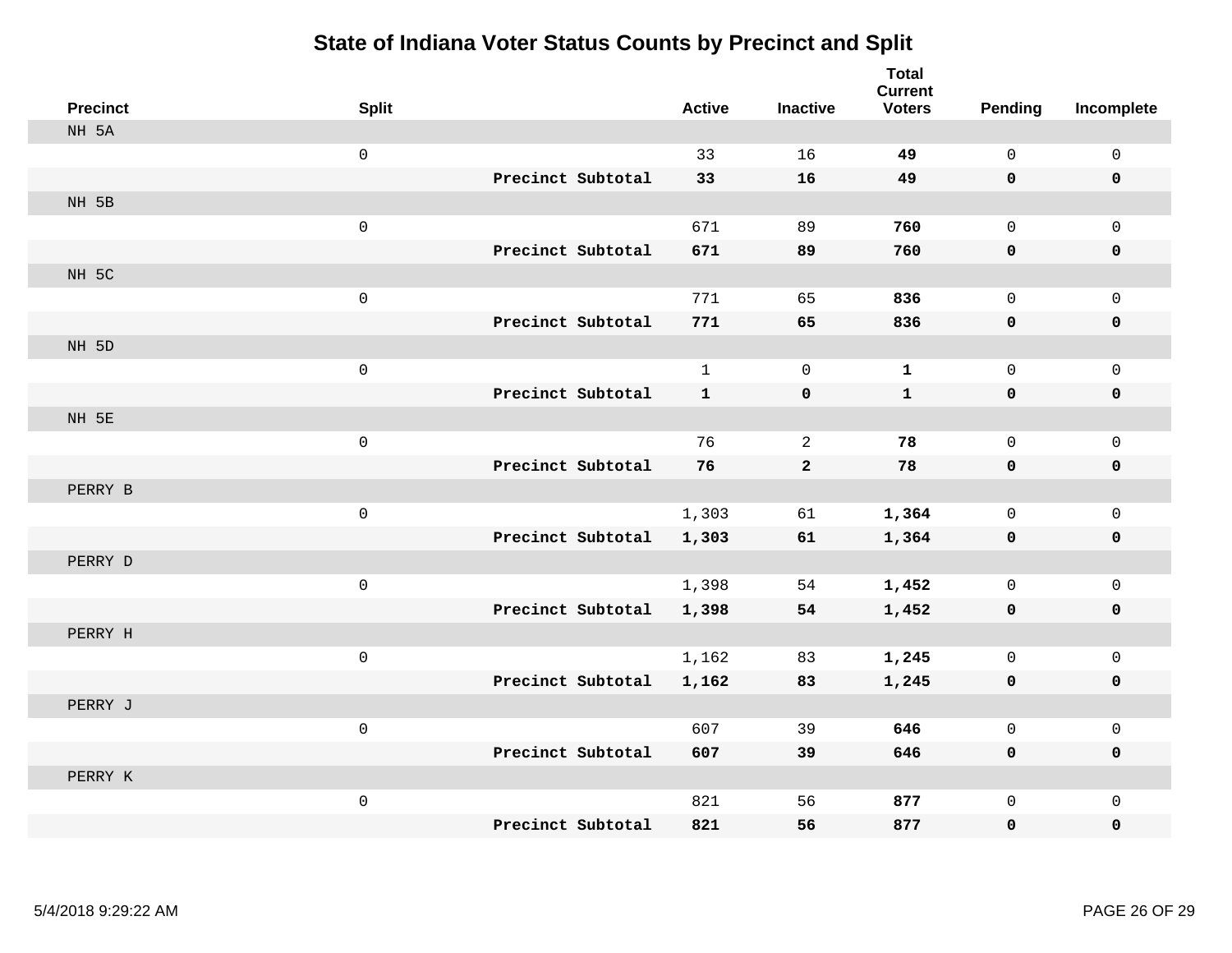| <b>Precinct</b> | <b>Split</b> |                   |                   | <b>Active</b> | <b>Inactive</b> | <b>Total</b><br><b>Current</b><br><b>Voters</b> | <b>Pending</b> | Incomplete   |
|-----------------|--------------|-------------------|-------------------|---------------|-----------------|-------------------------------------------------|----------------|--------------|
| PERRY L         |              |                   |                   |               |                 |                                                 |                |              |
|                 | $\mathsf{O}$ |                   |                   | 1,661         | 110             | 1,771                                           | 0              | $\mathbf 0$  |
|                 |              |                   | Precinct Subtotal | 1,661         | 110             | 1,771                                           | $\mathbf 0$    | $\mathbf 0$  |
| PERRY N         |              |                   |                   |               |                 |                                                 |                |              |
|                 | $\mathsf{O}$ |                   |                   | 1,283         | 66              | 1,349                                           | $\mathbf{0}$   | $\mathbf 0$  |
|                 |              |                   | Precinct Subtotal | 1,283         | 66              | 1,349                                           | $\mathbf 0$    | $\mathbf 0$  |
| PERRY O         |              |                   |                   |               |                 |                                                 |                |              |
|                 | $\mathsf{O}$ |                   |                   | 905           | 45              | 950                                             | $\Omega$       | $\mathbf 0$  |
|                 |              |                   | Precinct Subtotal | 905           | 45              | 950                                             | 0              | $\mathbf 0$  |
| PERRY R         |              |                   |                   |               |                 |                                                 |                |              |
|                 | $\mathsf{O}$ |                   |                   | 594           | 23              | 617                                             | 0              | $\mathbf 0$  |
|                 |              |                   | Precinct Subtotal | 594           | 23              | 617                                             | $\mathbf 0$    | $\mathbf 0$  |
| PERRY S         |              |                   |                   |               |                 |                                                 |                |              |
|                 | $\mathsf{O}$ |                   |                   | 1,358         | 50              | 1,408                                           | 0              | $\mathbf 0$  |
|                 |              |                   | Precinct Subtotal | 1,358         | 50              | 1,408                                           | 0              | $\mathbf 0$  |
| PERRY T         |              |                   |                   |               |                 |                                                 |                |              |
|                 | $\mathsf{O}$ |                   |                   | 442           | 25              | 467                                             | $\mathbf 0$    | $\mathbf 0$  |
|                 |              |                   | Precinct Subtotal | 442           | 25              | 467                                             | $\mathbf 0$    | $\mathbf 0$  |
| PLEASANT A      |              |                   |                   |               |                 |                                                 |                |              |
|                 | $\mathsf{O}$ |                   |                   | 392           | 24              | 416                                             | $\mathsf{O}$   | $\mathsf{O}$ |
|                 |              | Precinct Subtotal |                   | 392           | 24              | 416                                             | 0              | $\mathbf 0$  |
| PLEASANT B      |              |                   |                   |               |                 |                                                 |                |              |
|                 | $\mathsf{O}$ |                   |                   | 861           | 48              | 909                                             | 0              | $\mathbf 0$  |
|                 |              |                   | Precinct Subtotal | 861           | 48              | 909                                             | 0              | $\mathbf 0$  |
| PLEASANT C      |              |                   |                   |               |                 |                                                 |                |              |
|                 | $\mathbf 0$  |                   |                   | 843           | 38              | 881                                             | 0              | $\mathbf 0$  |
|                 |              |                   | Precinct Subtotal | 843           | 38              | 881                                             | 0              | $\mathbf 0$  |
| SCIPIO          |              |                   |                   |               |                 |                                                 |                |              |
|                 | $\mathsf{O}$ |                   |                   | 282           | 17              | 299                                             | 0              | $\mathbf 0$  |
|                 |              |                   | Precinct Subtotal | 282           | 17              | 299                                             | 0              | $\mathbf 0$  |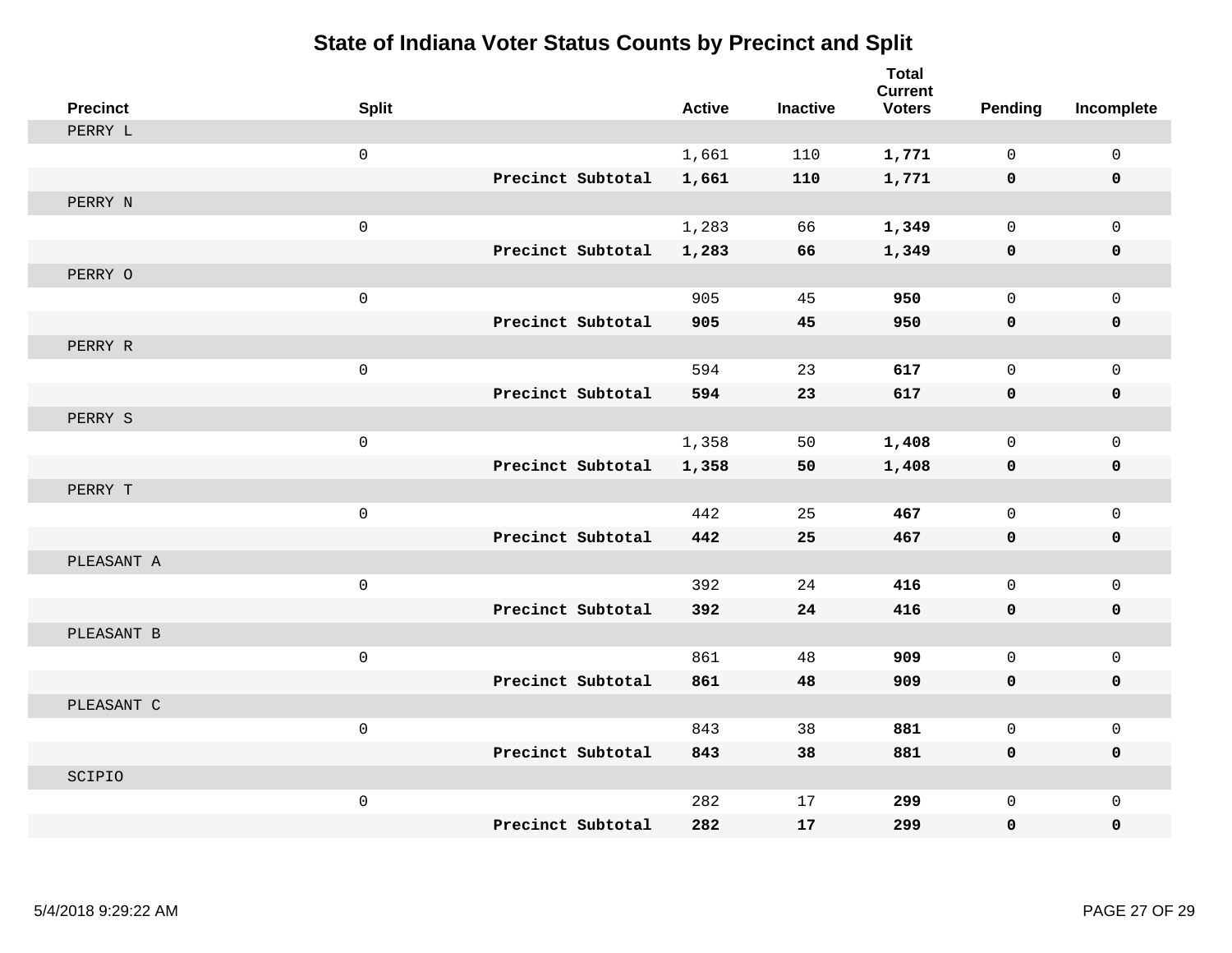| <b>Precinct</b> | <b>Split</b> |                   | <b>Active</b> | <b>Inactive</b> | <b>Total</b><br><b>Current</b><br><b>Voters</b> | <b>Pending</b> | Incomplete   |
|-----------------|--------------|-------------------|---------------|-----------------|-------------------------------------------------|----------------|--------------|
| SPRINGFIELD A   |              |                   |               |                 |                                                 |                |              |
|                 | $\mathsf 0$  |                   | 840           | 32              | 872                                             | 0              | $\mathsf{O}$ |
|                 |              | Precinct Subtotal | 840           | 32              | 872                                             | 0              | $\mathbf 0$  |
| SPRINGFIELD B   |              |                   |               |                 |                                                 |                |              |
|                 | $\mathsf 0$  |                   | 977           | 72              | 1,049                                           | $\mathbf 0$    | $\mathbf{0}$ |
|                 |              | Precinct Subtotal | 977           | 72              | 1,049                                           | 0              | 0            |
| ST JOE A        |              |                   |               |                 |                                                 |                |              |
|                 | $\mathsf 0$  |                   | 951           | 59              | 1,010                                           | $\mathbf 0$    | $\mathsf{O}$ |
|                 |              | Precinct Subtotal | 951           | 59              | 1,010                                           | 0              | $\mathbf 0$  |
| ST JOE B1       |              |                   |               |                 |                                                 |                |              |
|                 | $\mathsf 0$  |                   | 807           | 58              | 865                                             | $\mathbf 0$    | $\mathbf{0}$ |
|                 |              | Precinct Subtotal | 807           | 58              | 865                                             | 0              | 0            |
| ST JOE B2       |              |                   |               |                 |                                                 |                |              |
|                 | $\mathsf{O}$ |                   | 426           | 109             | 535                                             | $\mathbf 0$    | $\mathbf 0$  |
|                 |              | Precinct Subtotal | 426           | 109             | 535                                             | 0              | 0            |
| ST JOE C        |              |                   |               |                 |                                                 |                |              |
|                 | $\mathsf{O}$ |                   | 23            | $\mathbf{1}$    | 24                                              | $\Omega$       | $\mathbf{0}$ |
|                 |              | Precinct Subtotal | 23            | $\mathbf{1}$    | 24                                              | 0              | $\pmb{0}$    |
| ST JOE D        |              |                   |               |                 |                                                 |                |              |
|                 | $\mathsf{O}$ |                   | 6             | $\mathbf{1}$    | $7\phantom{.0}$                                 | $\mathbf 0$    | $\mathsf{O}$ |
|                 |              | Precinct Subtotal | 6             | $\mathbf{1}$    | $7\phantom{.}$                                  | 0              | 0            |
| ST JOE E        |              |                   |               |                 |                                                 |                |              |
|                 | $\mathsf{O}$ |                   | 320           | 7               | 327                                             | $\mathbf 0$    | $\mathbf{0}$ |
|                 |              | Precinct Subtotal | 320           | $\overline{7}$  | 327                                             | 0              | 0            |
| ST JOE F        |              |                   |               |                 |                                                 |                |              |
|                 | $\mathbf 0$  |                   | 522           | 33              | 555                                             | $\mathbf 0$    | $\mathbf 0$  |
|                 |              | Precinct Subtotal | 522           | 33              | 555                                             | 0              | 0            |
| ST JOE G        |              |                   |               |                 |                                                 |                |              |
|                 | $\mathsf{O}$ |                   | 1,173         | 38              | 1,211                                           | 0              | $\mathsf{O}$ |
|                 |              | Precinct Subtotal | 1,173         | 38              | 1,211                                           | 0              | 0            |